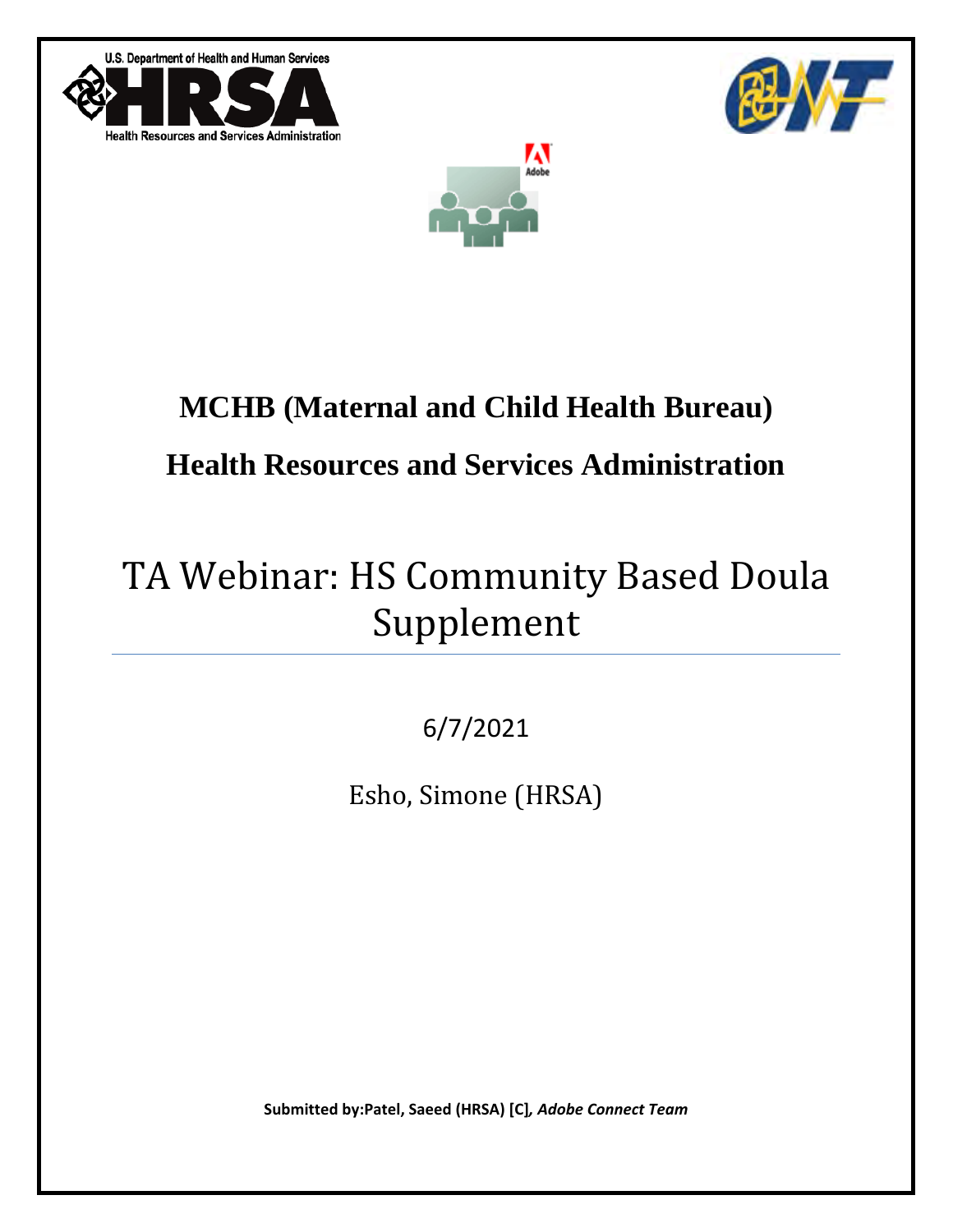#### **\*\*\*Screen Share\*\*\***

**Event:** TA Webinar: HS Community Based Doula Supplement

**Date:** 6/7/2021

**Event Coordinator: Esho, Simone (HRSA)**

**Adobe Connect License: Zoom Meeting Room**

**Unique Users: 94 Unique Users**

**Audio:** Voice Over Internet Protocol

**Start and End Time:** 12:00 PM – 1:30 PM ET.

**Duration:** 60 Minutes

**URL:** ttps://hrsagov.zoomgov.com/j/1601670521?pwd=MmpIbUNFQVpsMkNscTFWTW hSeTc1dz09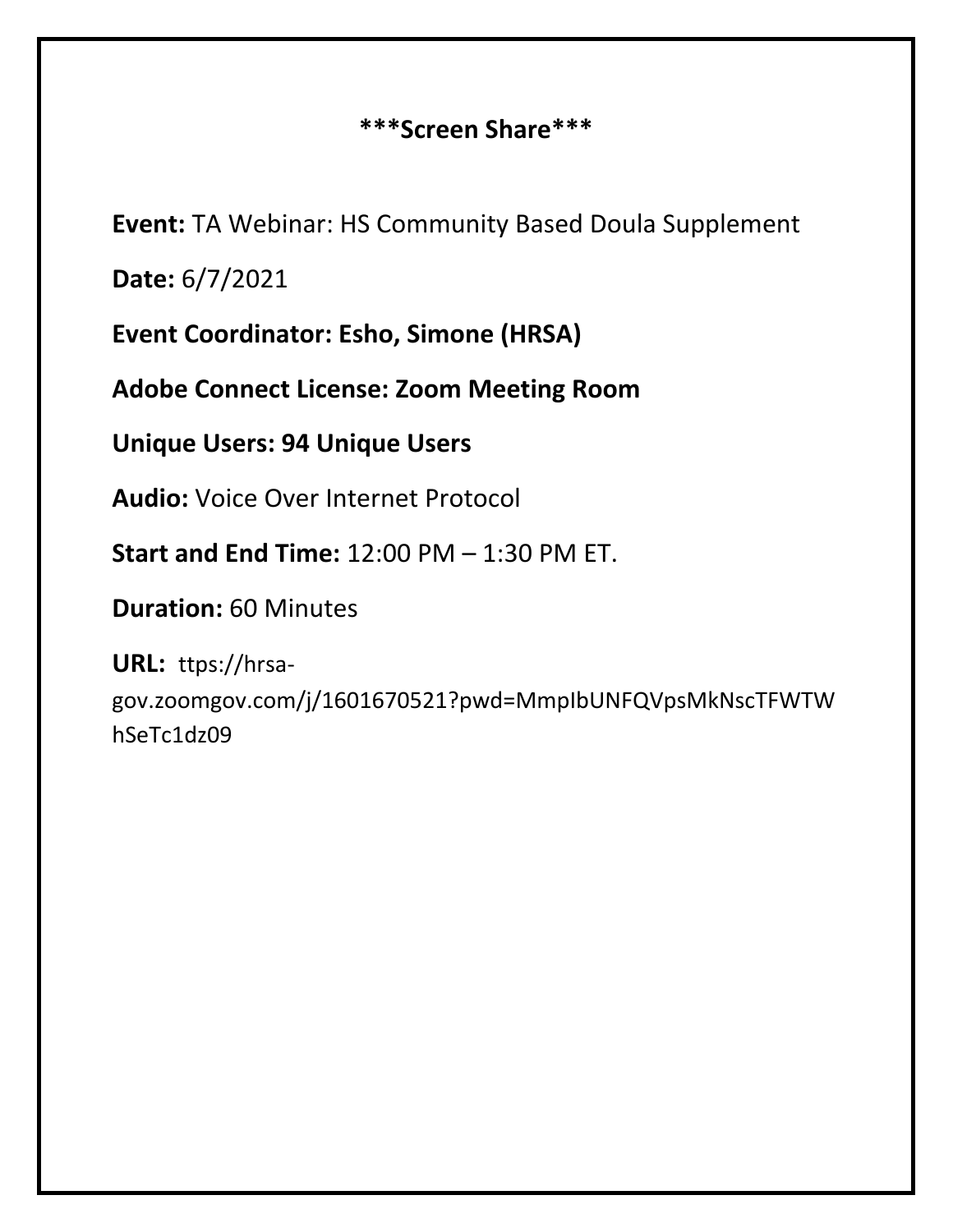#### **Problems Encountered with Zoom**

No Problems Encountered

### **Recording**

**[https://hrsa-](https://hrsa-gov.zoomgov.com/rec/share/0uipraF5YGq244zukQ_H12T52dRAOk2JzLJ-yapi0xeChcKNFvEo7MeUkJ9ginND.MKZfdrDx9tPpMQBH?startTime=1623081680000)**

**[gov.zoomgov.com/rec/share/0uipraF5YGq244zukQ\\_H12T52d](https://hrsa-gov.zoomgov.com/rec/share/0uipraF5YGq244zukQ_H12T52dRAOk2JzLJ-yapi0xeChcKNFvEo7MeUkJ9ginND.MKZfdrDx9tPpMQBH?startTime=1623081680000) [RAOk2JzLJ-](https://hrsa-gov.zoomgov.com/rec/share/0uipraF5YGq244zukQ_H12T52dRAOk2JzLJ-yapi0xeChcKNFvEo7MeUkJ9ginND.MKZfdrDx9tPpMQBH?startTime=1623081680000)**

**[yapi0xeChcKNFvEo7MeUkJ9ginND.MKZfdrDx9tPpMQBH?start](https://hrsa-gov.zoomgov.com/rec/share/0uipraF5YGq244zukQ_H12T52dRAOk2JzLJ-yapi0xeChcKNFvEo7MeUkJ9ginND.MKZfdrDx9tPpMQBH?startTime=1623081680000) [Time=1623081680000](https://hrsa-gov.zoomgov.com/rec/share/0uipraF5YGq244zukQ_H12T52dRAOk2JzLJ-yapi0xeChcKNFvEo7MeUkJ9ginND.MKZfdrDx9tPpMQBH?startTime=1623081680000)**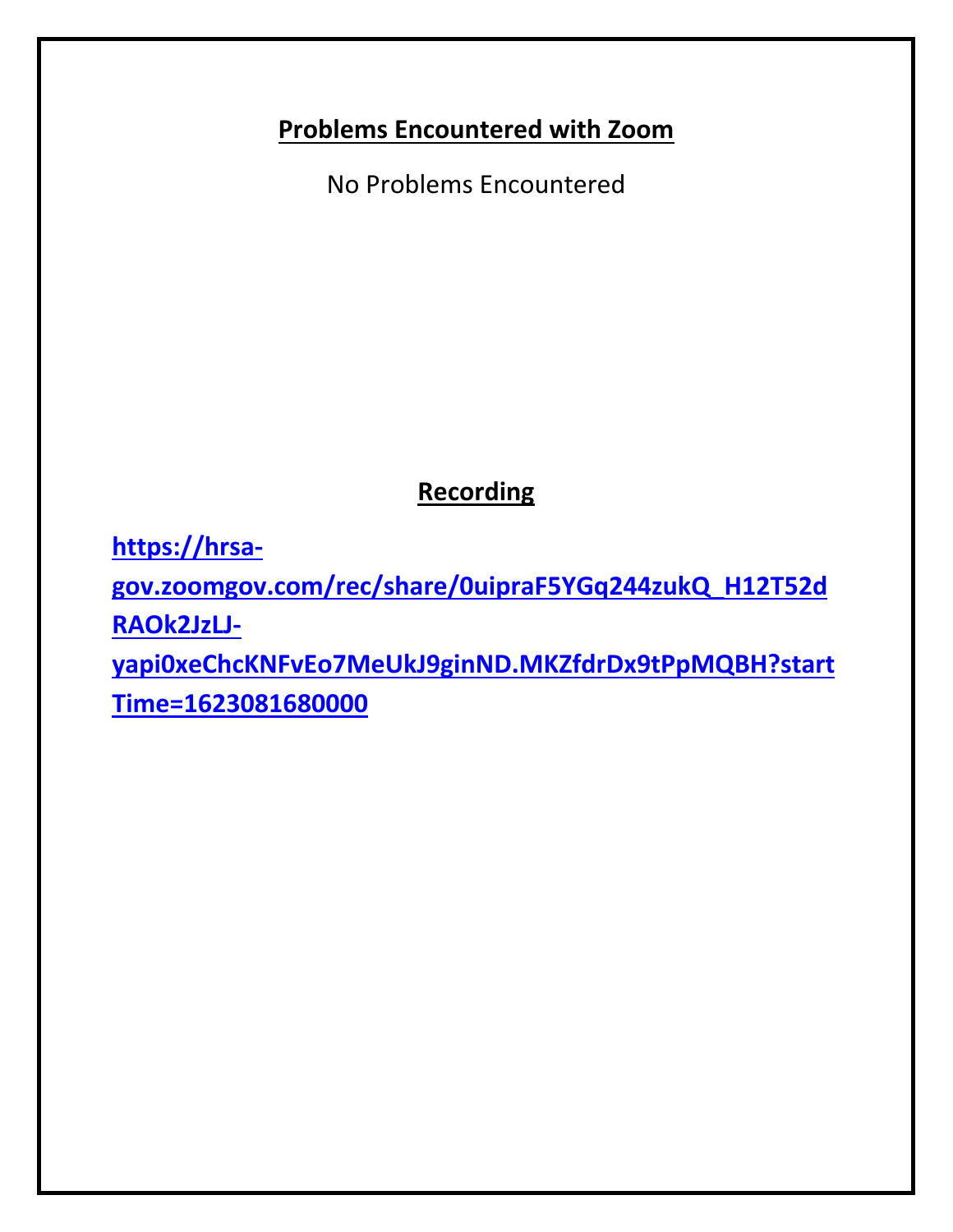#### **Attendees**

**12102160930** 

**12102315310** 

**13173732633** 

**14192134100** 

**18044759044** 

**18508755006** 

**Abigail Duchatelier-Jeudy** 

**Akesha Gainer**

**Amy**

**Amy London (Amy)**

**Amy Martin The Foundation for Delco**

**Ankita Patel**

**Anna Gruver**

**Anna Long**

**Belinda Pettiford - DPH# Women's Health Branch**

**Benita Baker**

**Benny Lindo**

**Beth Becker**

**Beth Langley - Outreach** 

**Brian.Meyer**

**Camille Tinder**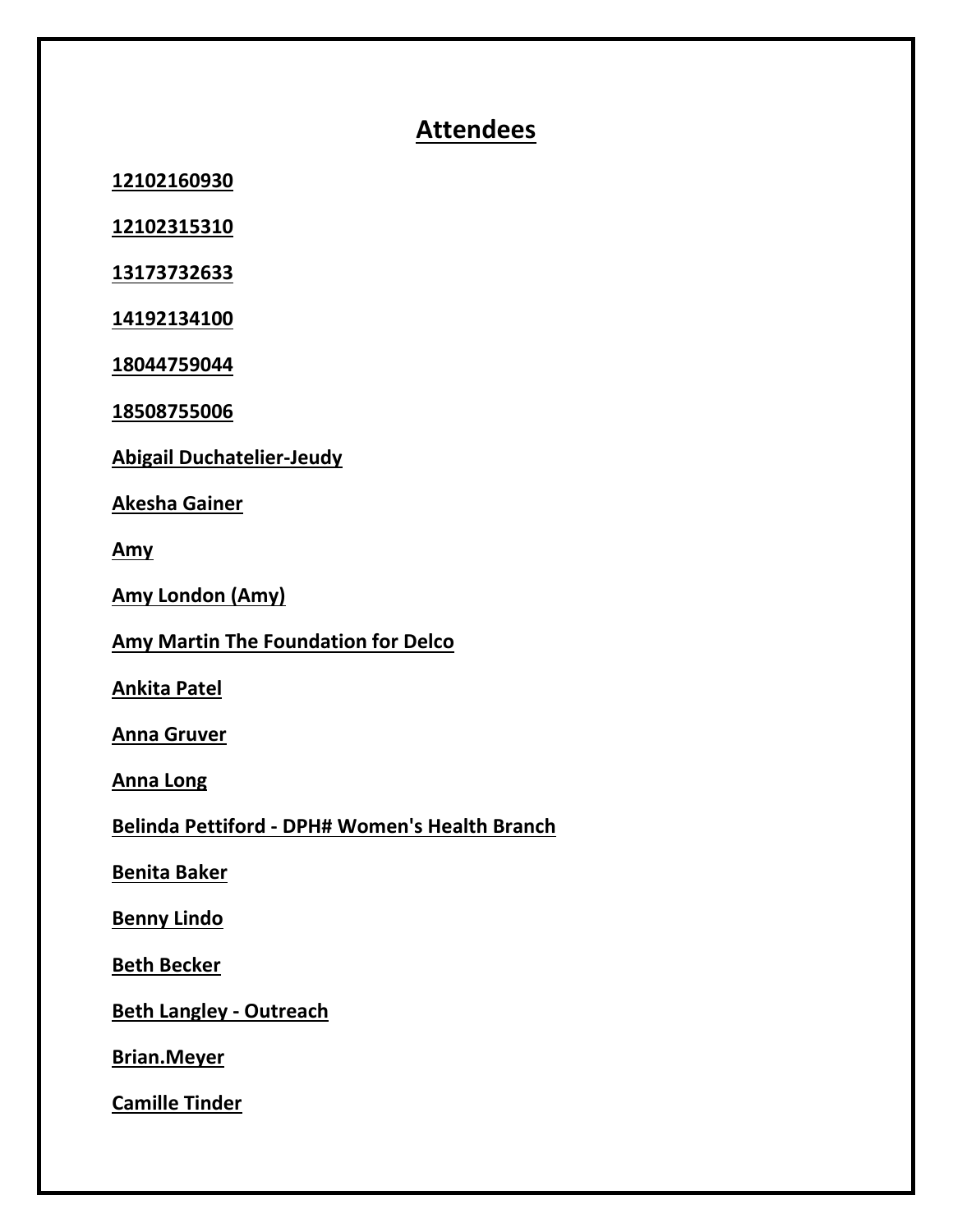**Captioner - Kelly S**

**Cardora Barnes**

**carol gagliano**

**Caroline Pryor**

**Catheryn Longino**

**Cindy Winn**

**connected**

**dgrimm**

**Dr. Jerry Roberson**

**Duane L. Herron**

**Elizabeth Kelly**

**Emily Little (she.her) - Nurturely Director**

**Eulalia Gillum**

**Felicia Hanney**

**Gemma Martinelli - FPHNYC** 

**GeorgeCarriL**

**Gina McFarlane-El**

**Gracie-Ann**

**Gracie-Ann Roberts-Harris** 

**Greg Moore**

**Helen O'Connor**

**Hope Tackett**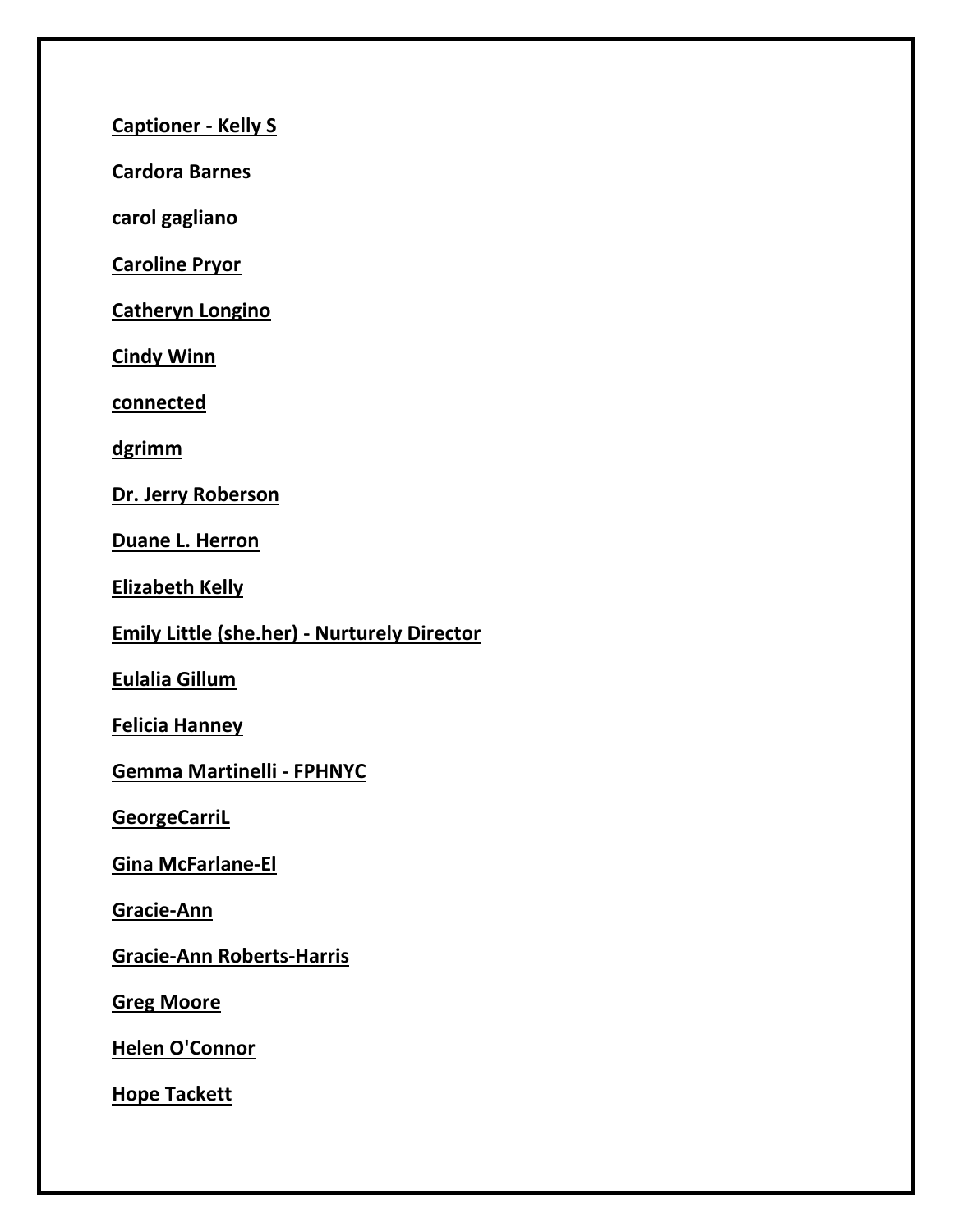**Jazmin M**

**Jessica A Westbrook**

**jnbowman** 

**Joanne Craig**

**judy** 

**June Gray**

**Kathleen Hunter**

**Katie Kenyon**

**Kenn Harris**

**Kevin**

**Kim Alston**

**Kimberly Sherman**

**Krista Langston**

**Kristal Dail**

**Latoyia Sears**

**Laura Sindoni - The Foundation for Delaware County**

**Laurie Ross**

**LFRENCH**

**Linda Jones (she# her# hers)**

**Lisa Haefele/she (Lisa H)**

**Lucy Baer**

**Mary Jolly- Healthy Start**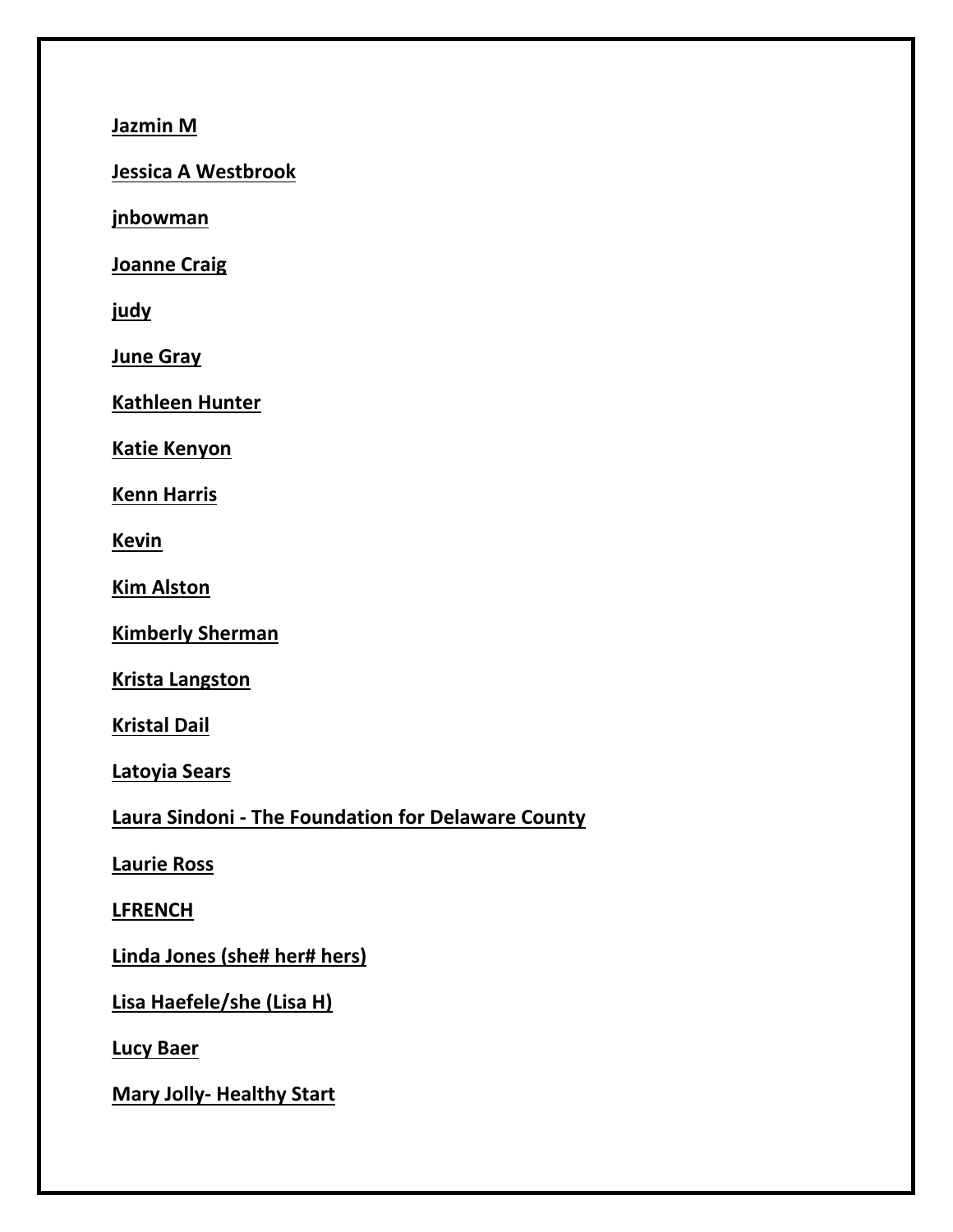**Mary-Powel Thomas# DOHMH**

**Mayci**

**Melodye Watson**

**Meloney.Baty**

**Mitzi Fears# Healthy Start State Lead# Ga DPH**

**Nancy (Nansi Boghossian)**

**Nansi Boghossian**

**Nichole Lehr** 

**Nicole Morris (She/Hers)**

**Nina Wood**

**Paige Rowland# CNM (she/her)**

**Paige Wilkins**

**Patricia Fontaine**

**pbrewster** 

**Reiko Boyd**

**rickey green**

**Saeed Patel**

**Sandra Burns**

**Shannon Williams**

**Sharon Ross-Donaldson**

**Simone Esho**

**sthompson**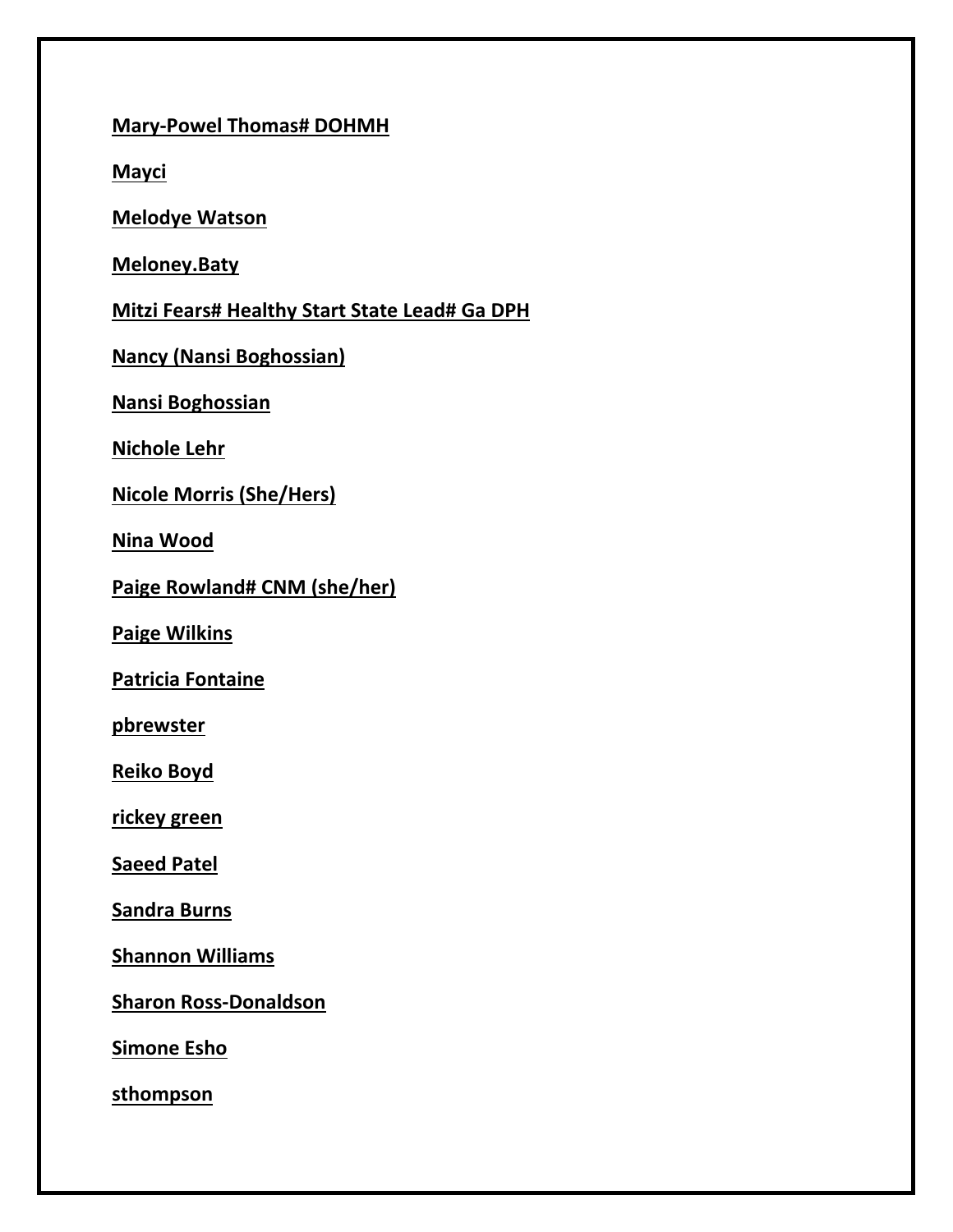**Tahirah Watley**

**Tonya Daniel**

**TRandall** 

**Varonica Caldwell**

**vasqdol** 

**xingpei zhao**

**ybeasley**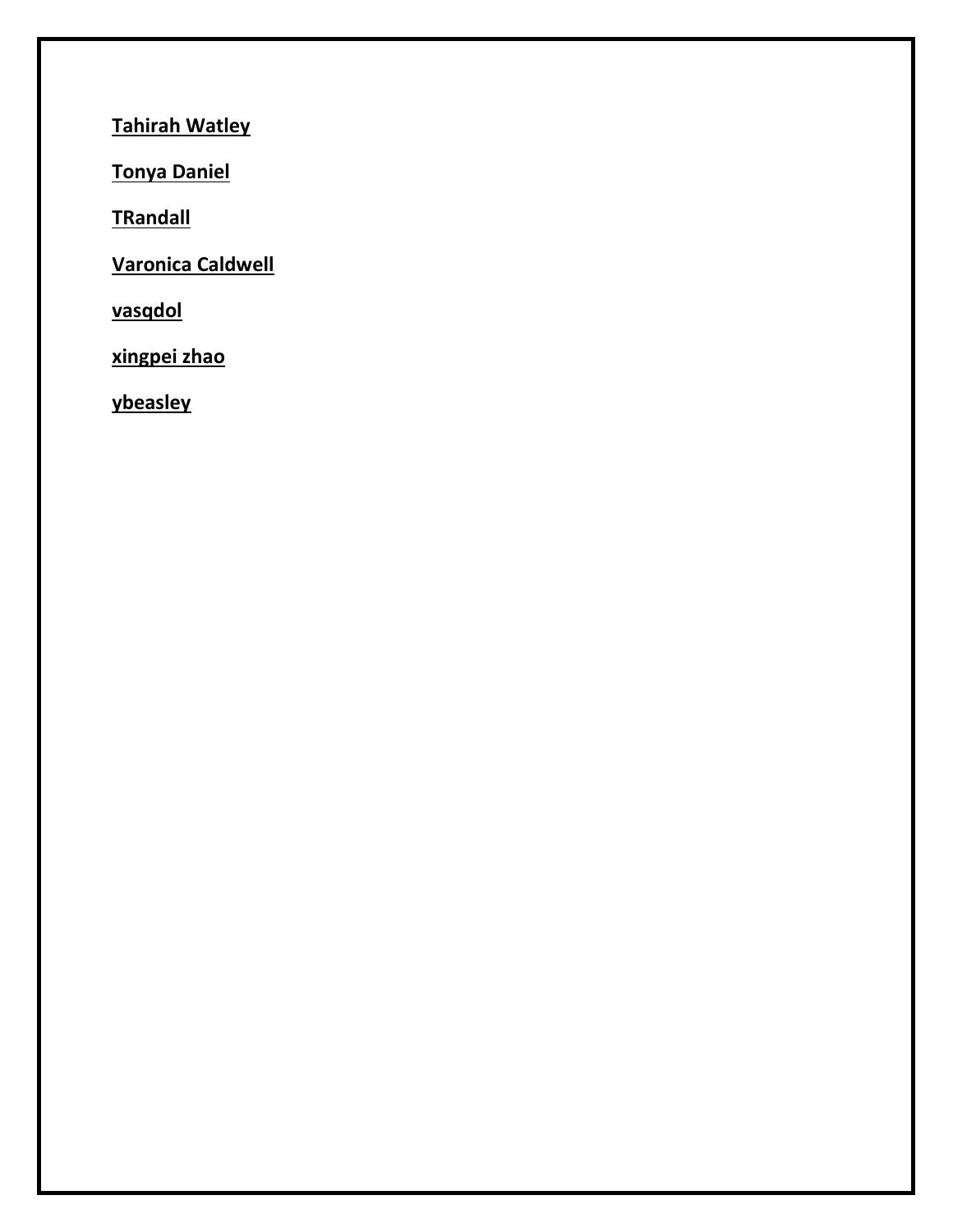#### **Chat History**

**00:39:42 Benita Baker: Please chat in any questions.**

**00:49:18 Benita Baker: Yes, attachments count toward the page limit**

**00:51:12 Benita Baker: one-time grant of \$125,000 to cover the period between the time of the award and 3/31/24**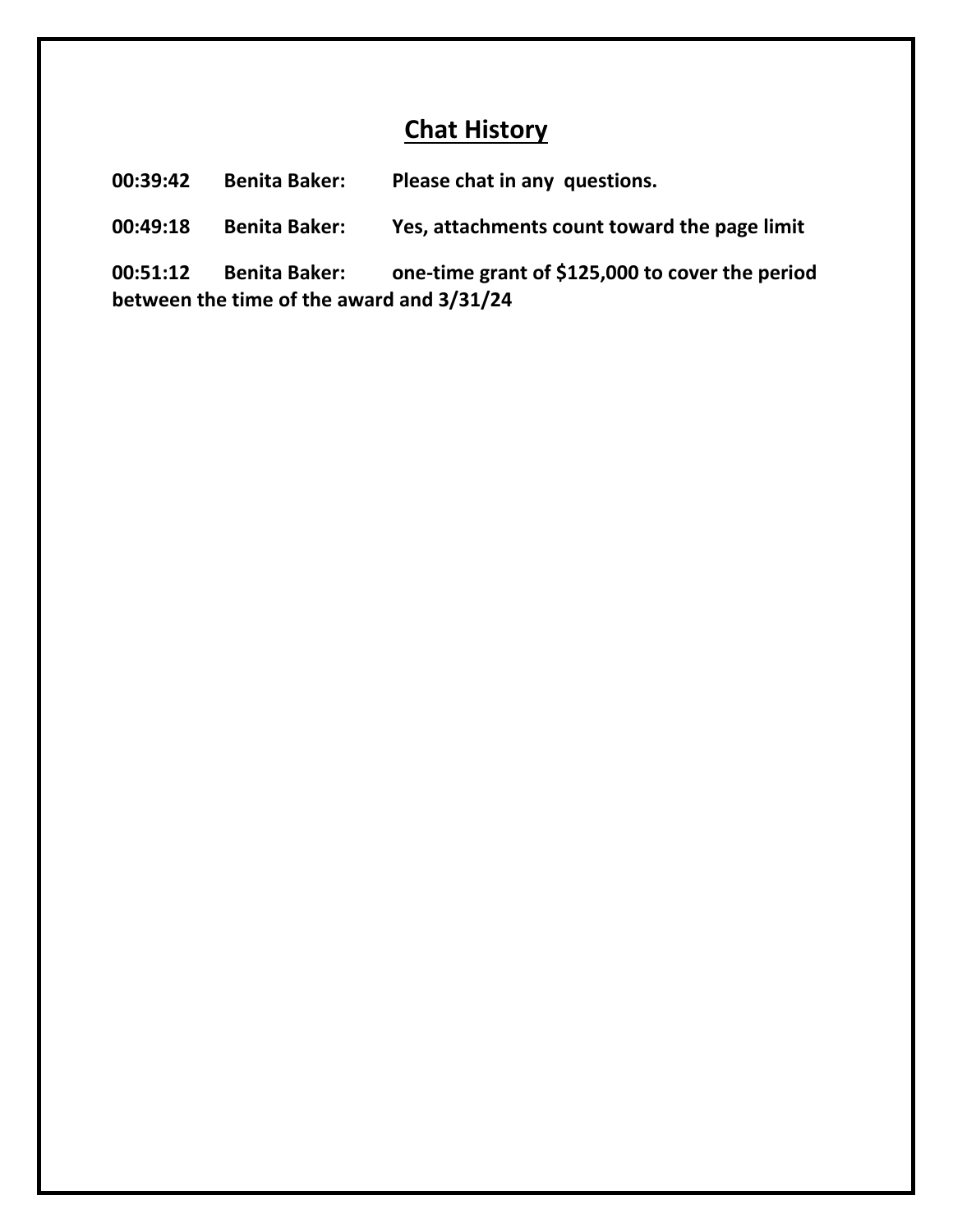## **Polls**

N/A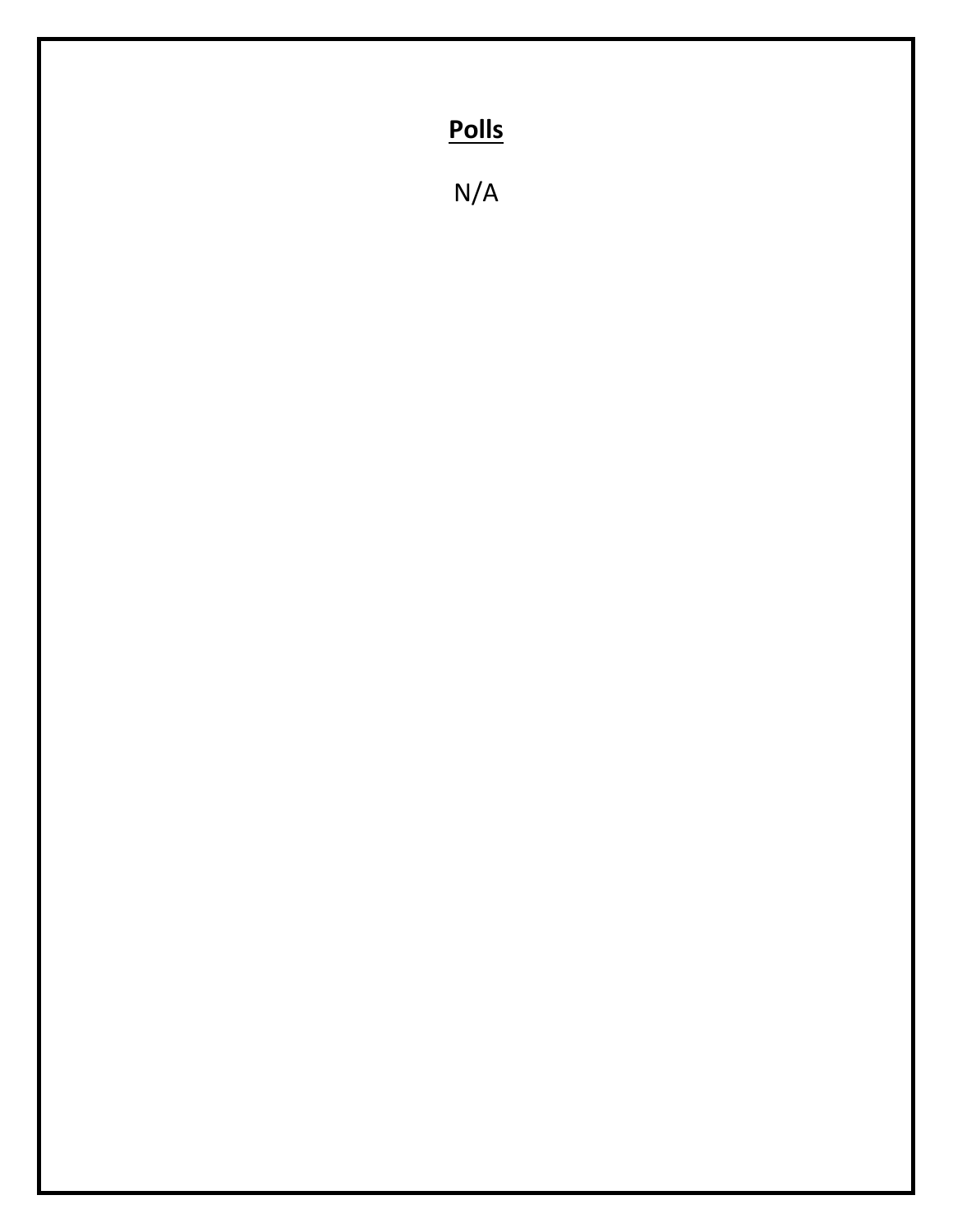### **Q&A**

Q/A Done Over the Phone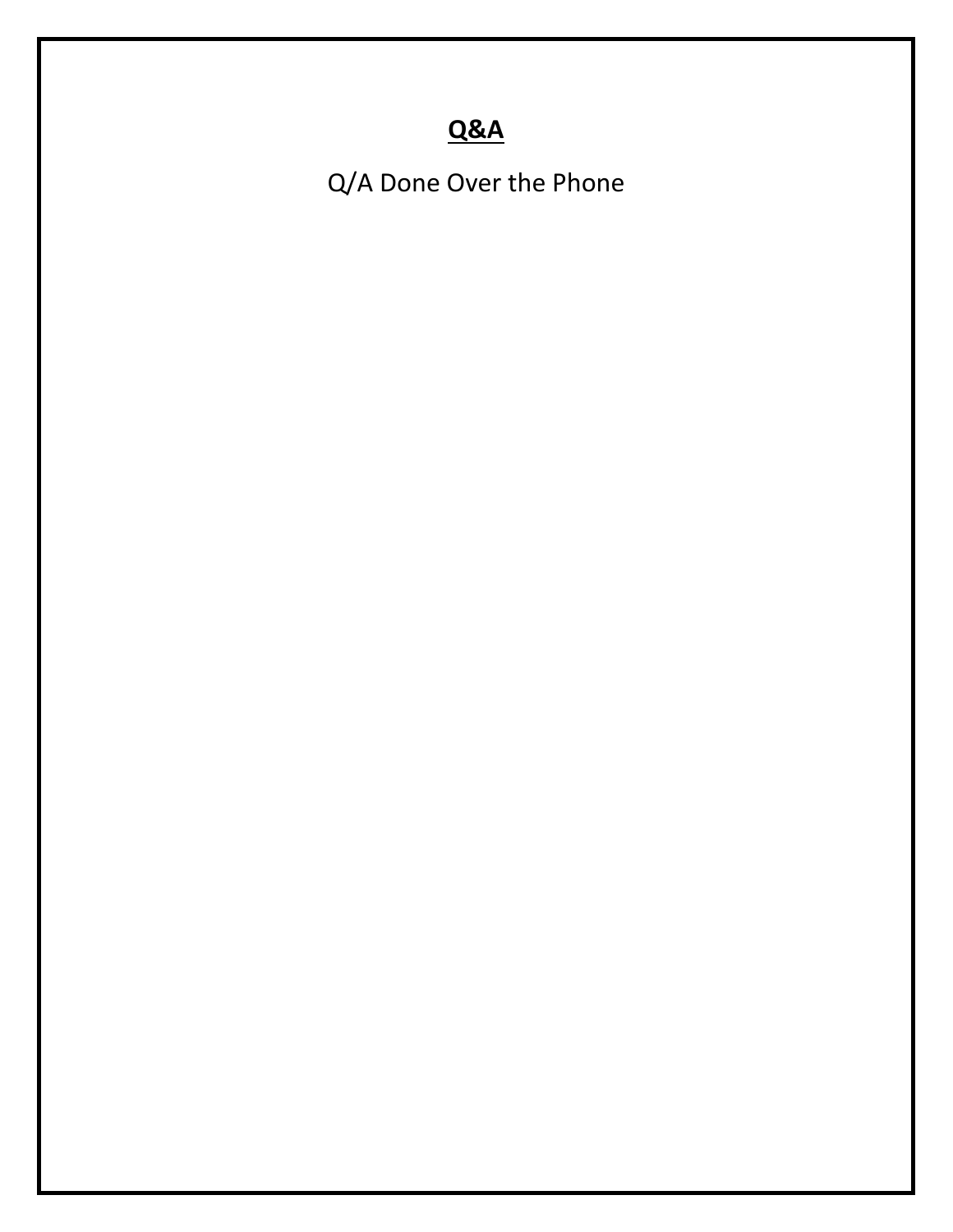#### **Transcript**

#### **Heart Healthy Women: Supporting Women's Unique Cardiovascular Health Needs Monday, June 7, 2021**

#### **\*\*\***

**>> CARDONA BARNES: Good afternoon, everyone. My name is Cardora Barnes. Welcome to today's webinar. We are going to get started in about one minute. >> CARDONA BARNES: Good afternoon again. Welcome to the preapplication technical assistant webinar. Notice of funding opportunity for HRSA 21 121. This webinar is for the supplemental funding for the Healthy Start community based doula initiative. The purpose of this webinar is to walk through information found in the notice of funding opportunity and to highlight key parts for potential applicants.** 

**Please note that this is an overview of the key parts of the NOFO and it is not nor reading the NOFO and the HRSA application guide. Applicants are responsible for reading the entire NOFO and complying with the instruction included in a NOFO and SR 424 application guide. If you have a copy of the NOFO, you know, you may wish to follow along and take notes.** 

**I am joined today by HRSA colleagues Simone Esho and Benita Baker. Also joining us is Tanya Randall, who is the grant management specialist within the HRSA Office of Federal Assistant Management. She will be supporting this program from a business, administrative and fiscal perspective.**

**Please note this presentation is being recorded. And all lines are muted. If you have concerns, you may disconnect now. A recording of this webcast will be placed on the funding website.**

**Next slide. During the webinar we will cover the following topics. Award and eligibility. HRSA and MCHB background. Program purpose and background. Key activities and program objectives. Application and submission information. Narrative submission highlights. And review criteria highlights. During this webinar you may include questions into the chat box as we go along. We will spend time at the end of our presentation to take questions.**

**Next slide. For this NOFO, HRSA expects to award up to 20 grants, for an amount not exceeding \$125,000. The application for this funding is due on Wednesday, June 30th, '21. At, 11:59 p.m. Eastern Standard Time. HRSA**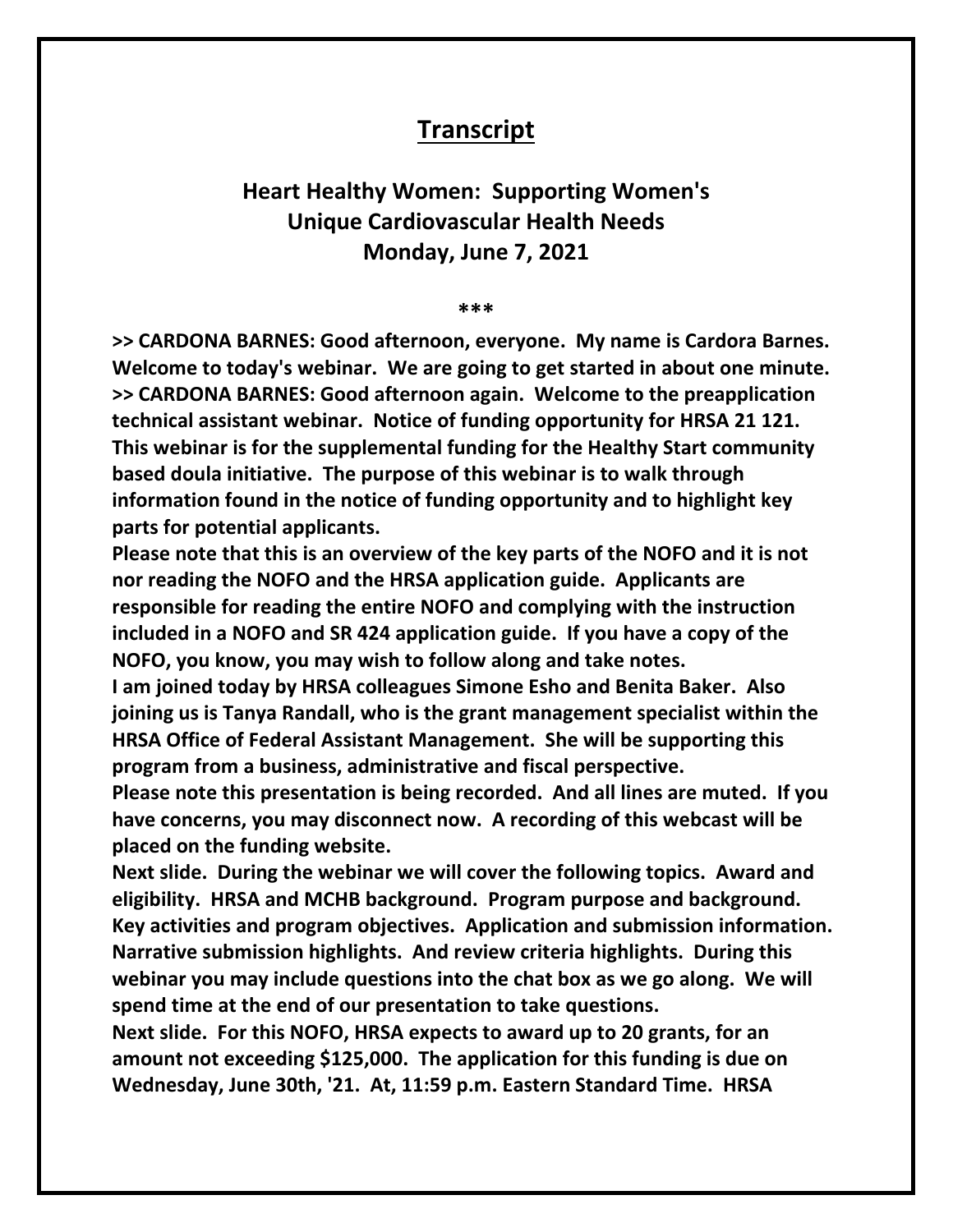**suggests submitting application to grant.gov at least three calendar days before the deadline to allow for any unforeseen circumstances. Applicants should refer to the HRSA 424 Application Guide for additional information.**

**The period of performance is from April 1, 2021, through March 31st, 2024. This aligns with the base award funded under the HRSA 19049, which is the Healthy Start initiative, Eliminating Disparities in Perinatal Health.**

**This NOFO is a one time funding opportunity with no expectation of additional federal funds at this time.**

**Next slide. The only healthy grantees awarded in 2019 are eligible to apply for this award.**

**Next slide. I will now provide some background on the HRSA and MCHB mission and its vision. HRSA is an agency within the U.S. Department of Health and Human Services that works across diverse programs, serving everyone from infants to the elderly, to ensure access to a broad range of primary care and public health services, especially for the tens of millions of people who are geographically isolated and are economically or medically vulnerable. HRSA programs also help those that are in need of high quality primary healthcare, including, but not limited to, people living with HIV, pregnant women and mothers. HRSA also supports the training of health professional and the distribution of providers to areas where they are needed the most. Next slide HRSA's mission is to improve health outcomes and to address health disparities. That's it. HRSA's mission is to improve health outcomes and address health disparities through access to quality services, a skilled health workforce and vacation and high value programs. HRSA's mission for the country is healthy communities and healthy people.**

**Next slide. MCHB's mission is to improve the health and well being of America's mothers, children's and families. MCHB accomplishes its mission by providing national leadership and working in partnership with states, communities, public/private partners and families. MCHB implement activity on the national, state and local levels.**

**I will now turn this presentation over to Simone Esho, where she will discuss the background for this notice of funding opportunity.**

**>> SIMONE ESHO: Okay. Next slide, please. The purpose of the Healthy Start program is to improve health outcomes before, during and after pregnancy, and reduce racial and ethnic differences in rates of infant death and adverse perinatal outcomes. To assist with this, HRSA is pleased to offer this supplement to Healthy Start grantees. The purpose of this supplement is to**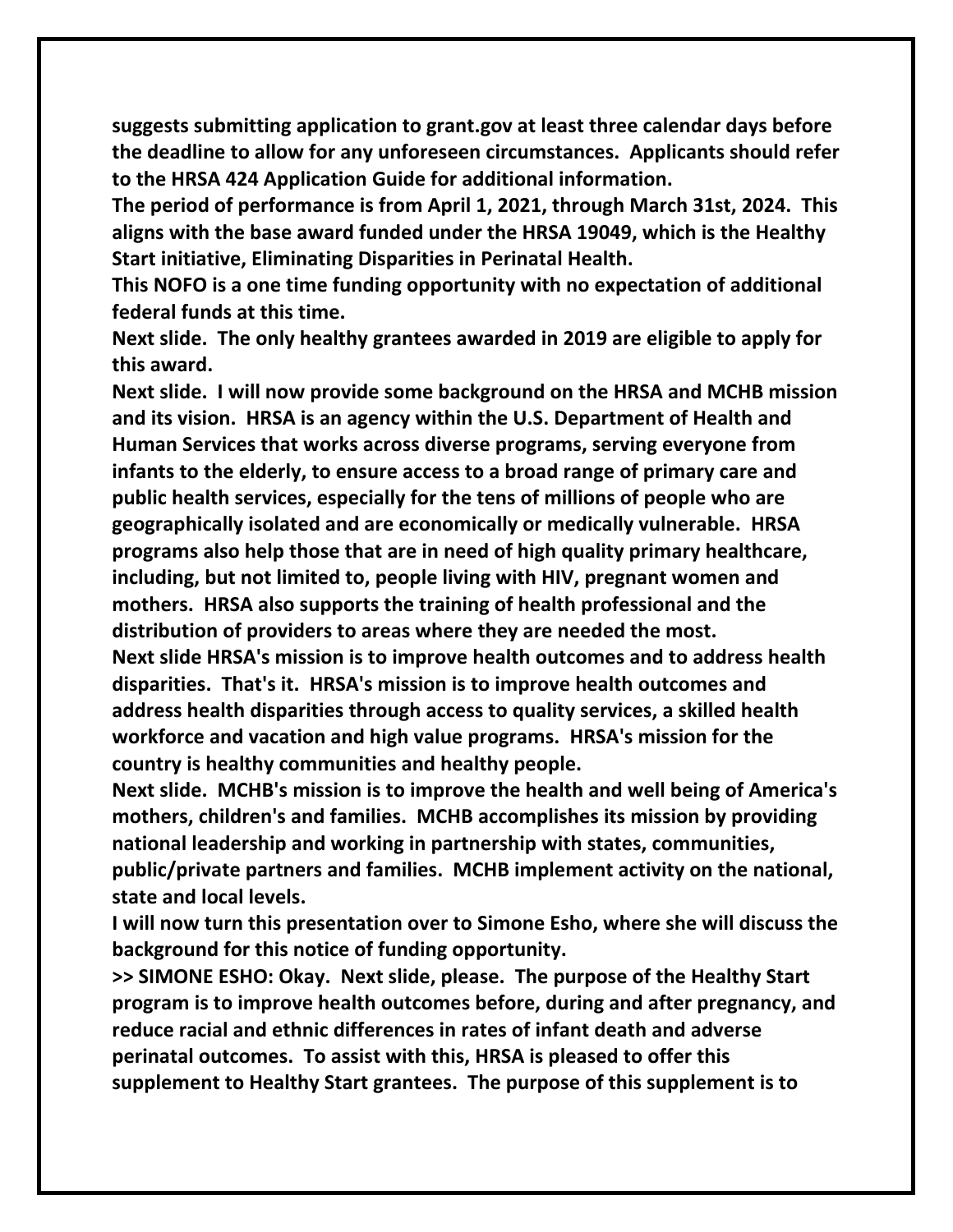**increase the availability of doulas and Healthy Start service areas most affected by infant and maternal mortality in order to reduce such deaths and decrease racial and ethnic disparities.**

**Based on growing research on the doula model, we believe that doulas can play a key role in continuing to support Healthy Start families. Additionally, we believe that doulas can be well integrated into Healthy Start service delivery models as we have seen many of your success in utilizing doulas to support Healthy Start clients.**

**Next slide, please. As I previously mentioned, studies have shown numerous benefits of doula support for pregnant women, including being four times less likely to have a low birth weight baby, being significantly more likely to initiate breastfeeding. Being less likely to use an epidural and shorter duration of labor and decrease Caesarean birth, just to name a few.**

**Additionally, doulas serve as advocates for pregnant mothers to ensure they were listened to, respected and receive the best care possible.**

**Next slide, please. Numerous women across the United States have shared stories from their experiences during pregnancy, childbirth, and the postpartum period where they felt they were not heard during encounters with healthcare professionals. Such experiences in healthcare settings can harm women and result in poorer care and outcomes. These experiences may lead to an underutilization of healthcare services and a lack of health education regarding maternal warning signs. As note in HRSA's mortality summit, tech calls report that was released in February 2019, as well as CDC's Hear Her campaign, which launched in 2020, it is critical that women are listened to and that their needs and concerns are respected and addressed. The advocacy and support that doulas provide for measures is invaluable.**

**Next slide, please. We will now review key activities and program objectives. Using supplemental funds, recipients will recruit, facilitate training and certification, compensate and retain doulas. Doulas will provide services to women during the periods of pregnancy, birth and at least three months postpartum. Services should include culturally responsive pregnancy and childbirth education, early linkage to healthcare and social services, labor coaching, and breastfeeding education and counseling while fostering parental attachment.** 

**Next slide, please. Recipients should meet the following program objectives by the stated dates: By November 2021, each recipient will contract with one or more doula training organizations to provide training for doula candidates. By**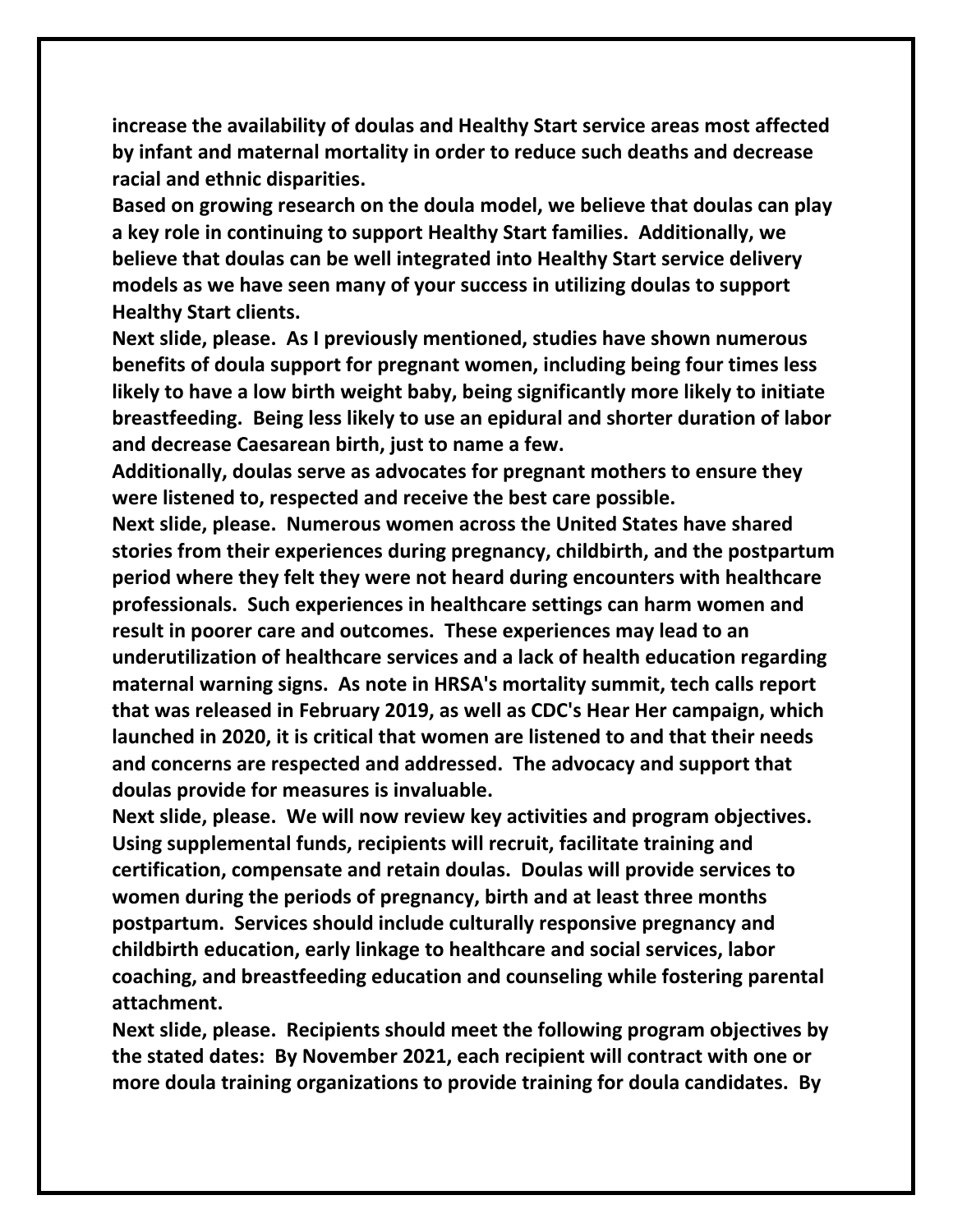**March 2022, each recipient will recruit three or more candidates to become doulas. By September 2022, each recipient will facilitate training for each hired doula. By March 2023, doulas required by each recipient will complete all requirements for the doulas of North America birth doula certification. And by March 2024, each recipient will provide prenatal birth and short term postpartum doula support to a minimum of 72 health start participants. We will now review application and submission information.**

**HRSA requires all applicants to apply electronically through grants.gov and encourages using the SF 424 work space application package associated with this NOFO following directions on the For Applicants page on grants.gov. Follow HRSA's SF 424 Application Guide, which provides detailed instructions to help with the application preparation and submission process. The total size of the uploaded files may not exceed 20 pages when printed by HRSA. Additionally, your application must be submitted and successfully validated by glance.gov no later than Wednesday, June 30th, at 11:59 p.m. Eastern Standard Time. Next slide, please. Now we will go over the narrative submission highlights. Next slide, please. The sections of the project narrative are the introduction, the needs assessment, methodology, work plan, resolution of challenges, evaluation and technical support capacity, organizational information and budget and budget narrative.**

**Next slide, please. Information about the project narrative begins on page 6 of the NOFO starting with the introduction. Here you will need to describe your priority population, as well as their needs for doula services, their unmet health needs and any relevant barriers to this population accessing doula services that your project hopes to overcome.**

**Additionally, you will need to discuss barriers to women in your service area becoming doulas.**

**Next slide, please. In the methodology section you will propose the methods that you will use to address the stated needs and meet each of the previously described program requirements and objectives as stated in the purpose section of the NOFO. Include your plan to recruit, facilitate training and certification, compensate and retain doula candidates. Include your plan to provide doula services to Healthy Start participants. It is also important that the methodology includes targeted strategies that will reduce infant mortality and maternal mortality disparities among black, AI/AN or other groups of Healthy Start participants.**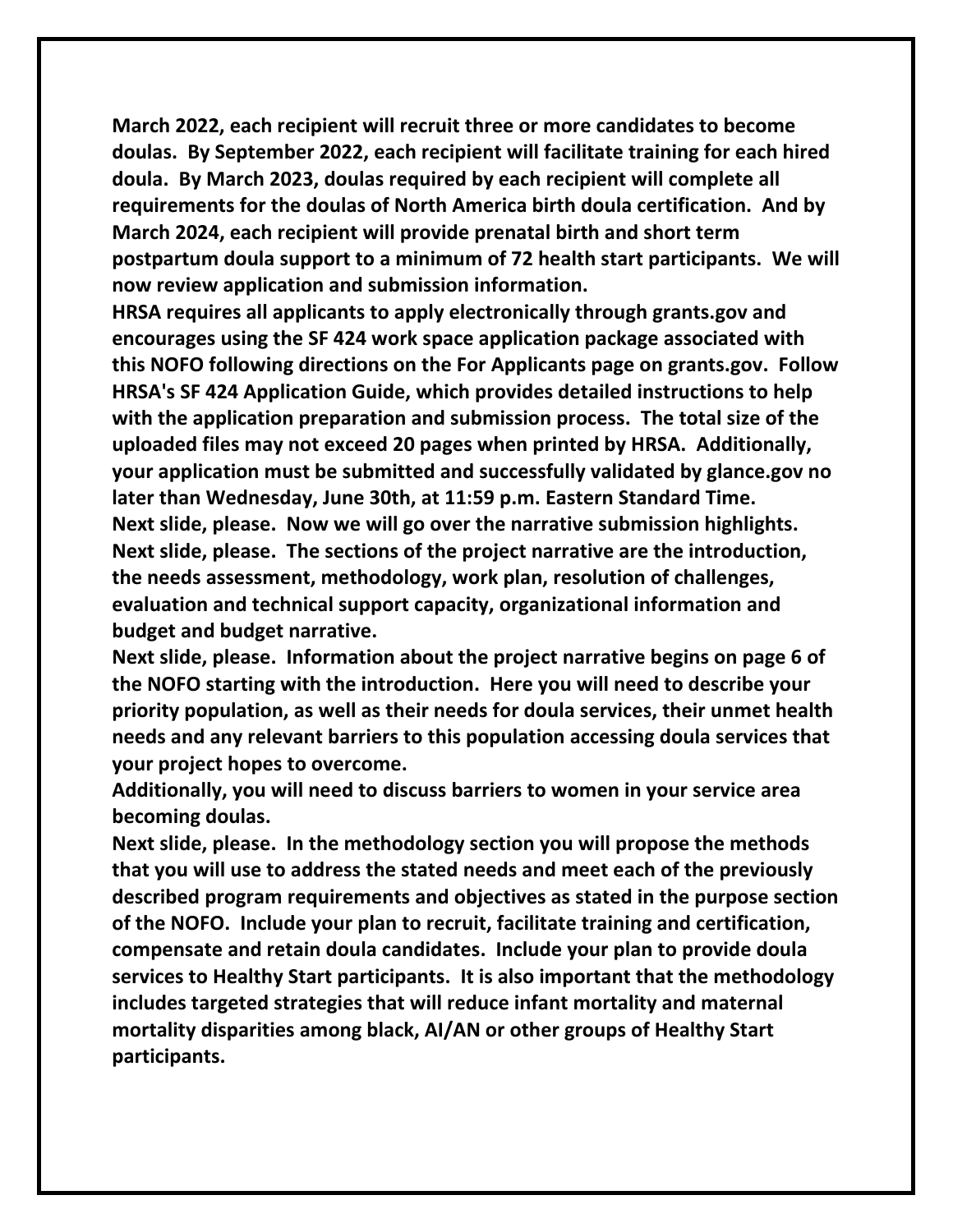**Next slide, please. For the work plan, describe the activities or steps that you will use to achieve each of the objectives proposed during the entire period of performance in the methodology section. Use a timeline that includes each activity and identifies responsible staff. Use the smart goals framework, meaning specific, measurable, achievable, realistic and time framed goals for project objectives and performance measure objectives.**

**Next slide, please. For the resolution of challenges, you will discuss challenges that are likely to en that you are likely to encounter in designing and implementing the activities described in the work plan. You will also discuss approaches that you will use to resolve such challenges.**

**Next slide, please. The application should include baseline targets for all performance measures in the work plan. Recipients will track, at a minimum, all measures outlined in the NOFO for the period of performance, including the number of candidates provided with doula training, including the number trained by race and ethnicity; the number of doulas receiving DONA certification and the number of Healthy Start participants provided with doula services including the number served by race and ethnicity. And just as a note, this is not an exclusive list an exhaustive list of all of the performance measures and you will be able to find the rest on page 8 of the NOFO.**

**Next slide, please. For the organizational information, provide a staffing plan for the proposed project describing current experience, expertise, skills and knowledge of staff, contractors and partners. Describe your organization's recruitment and retention policies and strategies. Briefly describe methodology that will be used for monitoring utilization of services and quality assurance. I will now turn it over back to Cardora to talk about the budget native attachments and the review criteria highlights.**

**>> CARDONA BARNES: Thank you Simone. It is important for applicants to follow the instructions in the HRSA SF 424 Application Guide and additional budget instruction in this NOFO. HRSA's guide and the NOFO supersede any budget instructions on grants.gov.**

**For the budget, applicants should include the total allowable cost for conducting your proposed project. In the budget narrative the applicant should describe each line item and provide a narrative to justify the expenses related to your proposed project.**

**Next slide. On page 10 and 11 of the NOFO, you will find a list of the attachment to include in your application. The applicant should include a work plan, a staffing plan and job description for key personnel, any letters of**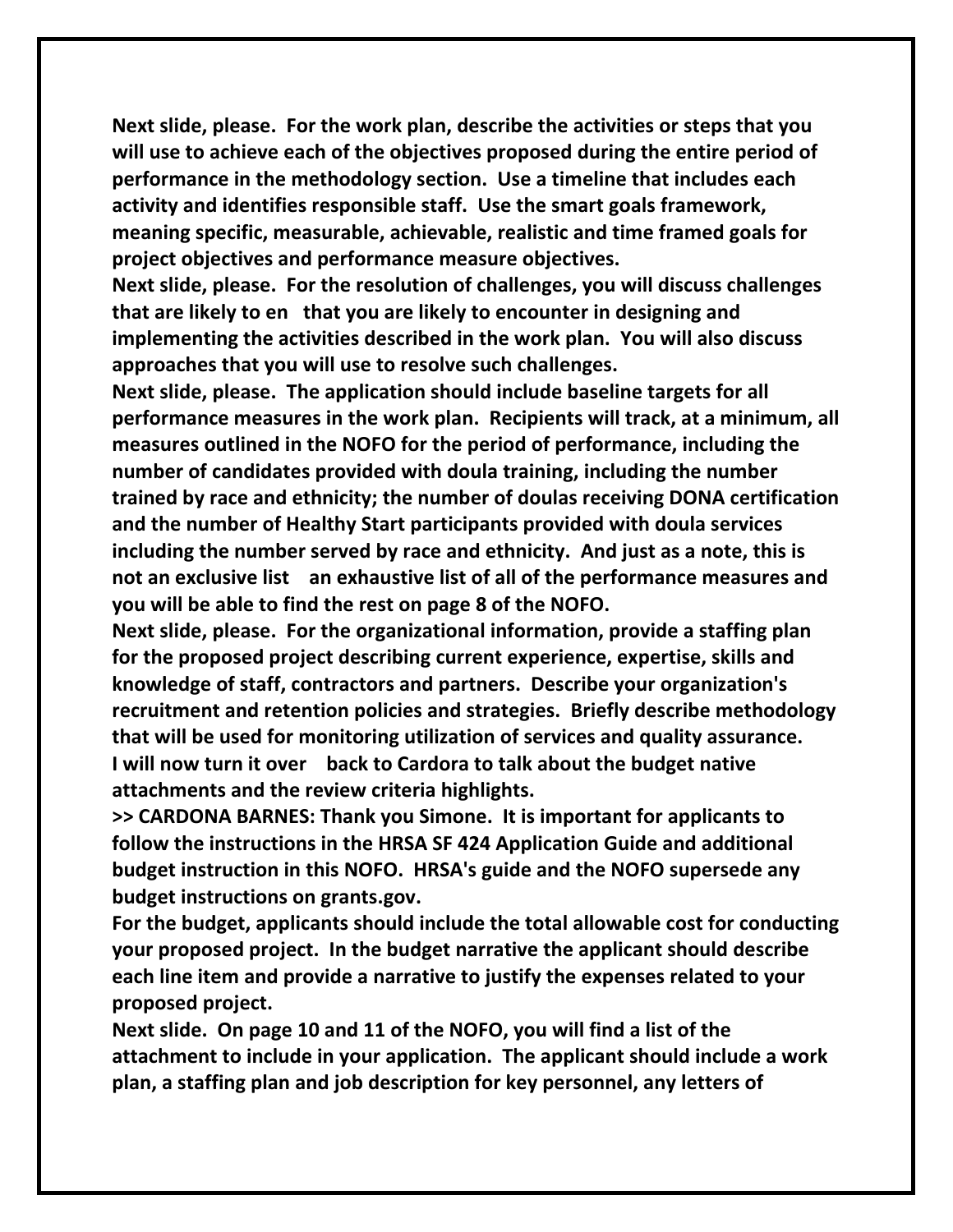**agreement, MOUs or description of existing project specific contract. The organization chart and other relevant documents, if applicable.**

**Next slide. I will now go over the review criteria highlights.**

**Next slide on page 9 of the NOFO, you will find information on the narrative and the review criteria. These criterias will be used by outside reviewers to evaluate and score the merit of the application. The entire project proposal will be considered during the objective review. Here is a crosswalk that identify where each section in the narrative language falls within the review criteria. The introduction and needs assessment corresponds to need. Methodology, work plan, resolution of challenges correspond to response. Evaluation and technical support capacity correspond to evaluation measures. Organizational information corresponds to resources and capabilities. And the budget and** 

**budget nature should include sufficient information to allow the reviewers to determine reasonableness of the support requested.**

**Next slide. On page 13 and 14 of the NOFO, here are the points that are allocated to each review criteria. For the criteria need is up to 30 points. Response is up to 30 points. Evaluative measure up to 10 points. Resources and capabilities up to 20 points. And support requested up to 10 points. The applicants should take the time to read pages 13 and 14 of the NOFO for specific details related to the review criteria and the allocation for each section of the project narrative.**

**I will now turn it back over to Simone and she will close out this presentation. >> SIMONE ESHO: The program contact for this NOFO supplement is me, Simone Esho, and Tanya Randall is the grants contact. Our contact information is listed here on the slide. It's best to forward any programmatic questions that you may have over the next few weeks about this NOFO to MCHB Healthy Start at HRSA.gov.**

**The grants.gov contact center information is also listed, should you need assistance when working online to submit your application forms electronically. Always obtain a case number when calling for support.**

**Next slide, please. Now we will take your questions. Please type them into the chat box if you haven't already. Any questions that we are unable to answer during this webinar may be sent to MCHB Healthy Start at HRSA.gov and we will respond to all questions submitted.**

**>> Hello, everyone. This is Benita Baker. I will read the questions that we have that I have not already responded to and Simone or Cardora will answer your questions.**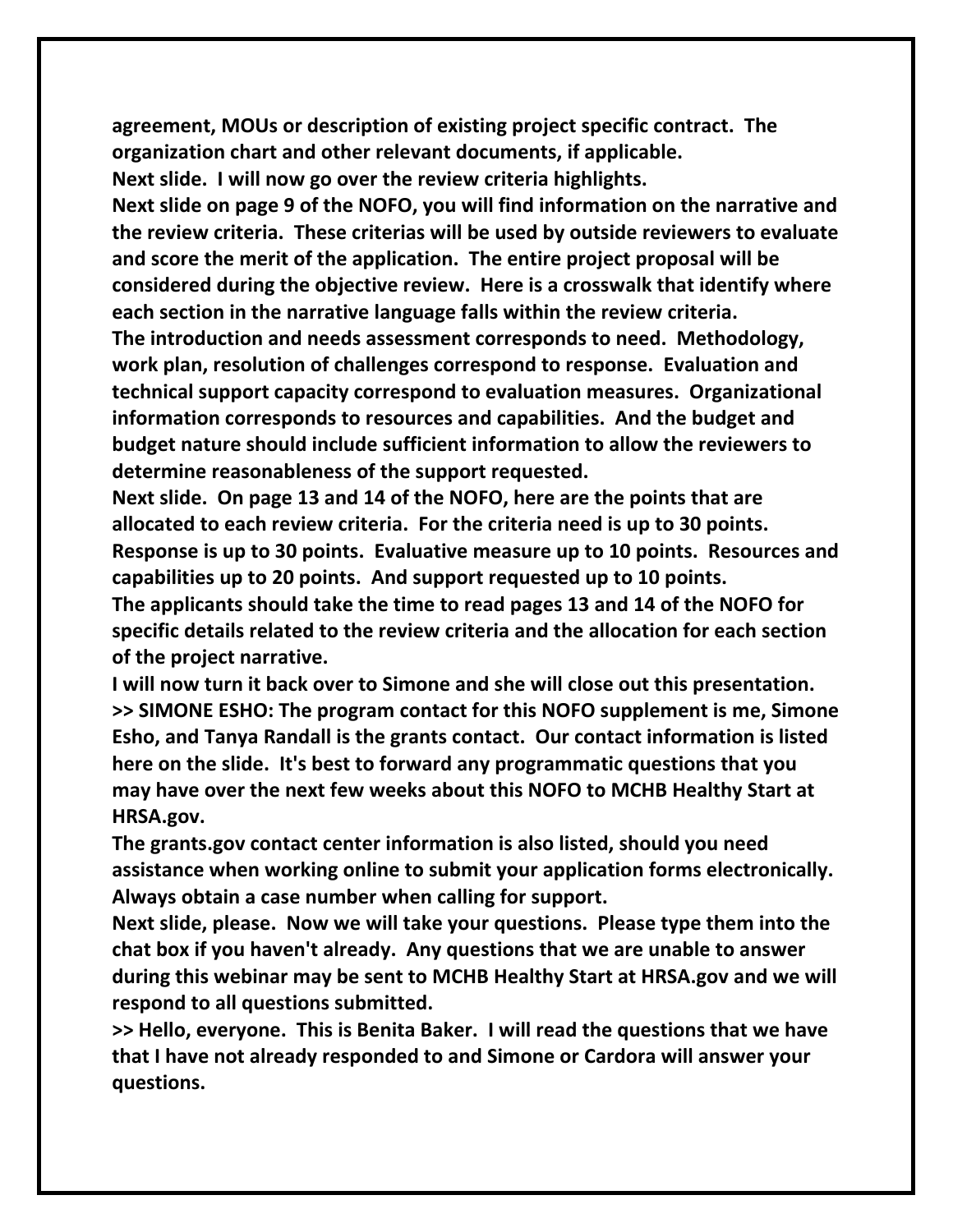**The question about why DONA was chosen for the NOFO at this time. >> SIMONE ESHO: At this time we chose DONA because we wanted there to be one certifying body for all participants, just so that we can, kind of, standardize the process. But, you know, if we can have discussions and follow back regarding this.**

**>> Mary Powell has a question. She wants you to confirm the duration of the funding. Is it a one time grant of 125,000 to cover the period between the time of the award and March 31st, '24?**

**>> SIMONE ESHO: Yes, that is correct, a one time award of up to 125,000 that will be awarded in September of this year through March of 2024 at this time. >> BENITA: Does the applicant already have to have a Healthy Start grant? >> SIMONE ESHO: Yes. All those who are eligible are the 101 current Healthy Start grantees at this time.**

**>> BENITA: Will the doulas be required to complete the Healthy Start data collection tool?**

**>> SIMONE ESHO: At this time doulas will not be required to complete the Healthy Start data collection tools. If you choose to, you know, integrate them where they are hoping to do that, that's fine. But that is not a requirement of the supplement.**

**>> BENITA: Okay.**

**>> SIMONE ESHO: I also received a direct message which asked if bills have already been DONA certified, can you begin seeing patients prior to March 2021, 2023 and the answer was yes. That was the latest deadline that we would hope that you do begin to serve clients, but you can start before then.**

**>> BENITA: Someone asked to repeat the award amount response. And I typed in the chat box that I don't think everyone let me try it again.**

**>> SIMONE ESHO: I can repeat it as well. It will be a one time, up to \$125,000 award. The funding should go out September of this year. And the period of performance will be through March 31, 2024, which is going to be the end of the Healthy Start grants currently.**

**>> BENITA: So Lisa has a question. The speaker said that DONA's certification is under discussion. We would like to see we would like to, if possible, use a different, more BIPOC friendly certification process. Will that be acceptable? Lisa, please send your question to the Healthy Start mailbox. This is a question that needs further discussion.**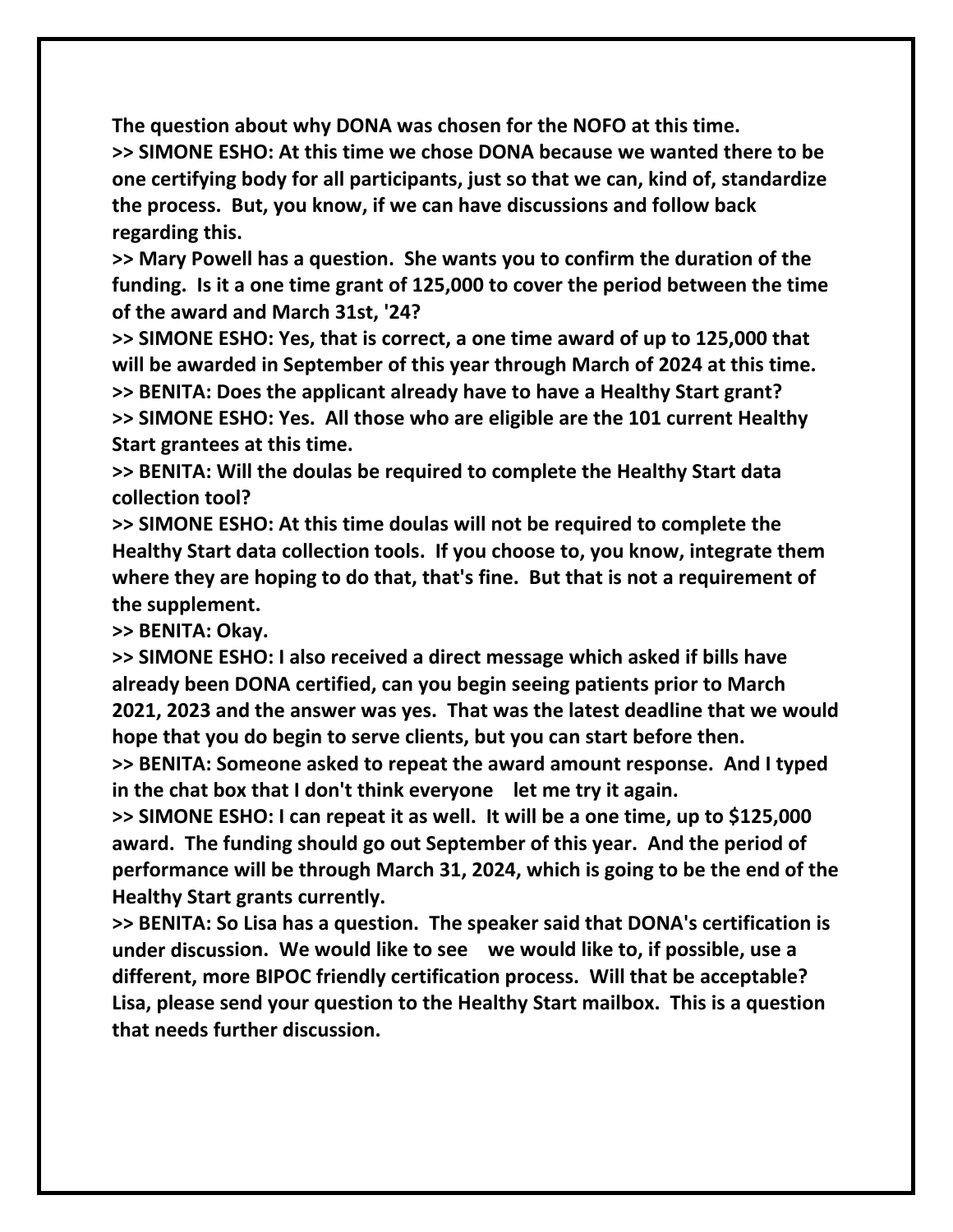**Another person asked that same question. So if you send those questions to the mailbox, they will be answered directly. And anyone else who has that same question and wants a response, please send your question to the mailbox. We have another question. What if doulas are already certified by a different organization than DONA? Can they serve clients as part of this grant? >> SIMONE ESHO: For this grant we are looking to increase the availability of doulas so we really want to be able to train new people to become doulas. So at this time we are looking for people who do not who are not currently certified or who currently are not doulas so that, you know, over time, you know, for now it will be to serve Healthy Start clients but even over time, there will be additional doulas available in your communities.**

**>> BENITA: Another question. Can this funding be used to address policy barriers as well as service barriers? Can we use this to look at systems barriers? >> SIMONE ESHO: I would ask that you please send that question to the Healthy Start mailbox and we will get back to you regarding that.** 

**>> Can you hear me?**

**>> SIMONE ESHO: Yes.**

**>> Can you clarify what you said about the doulas not being I'm confused whether they have to be certified by DONA to do this or if they aren't certified by DONA, can they also start doing this?**

**>> SIMONE ESHO: For the supplement we are looking to pretty much train anyone who have never been doulas before, so increase the availability of doulas in Healthy Start service areas. So it wouldn't be anyone who has already received any DONA certification or any other certification. There was another question regarding whether we could sites could use other certifying bodies and that's something that we will have to get back to people regarding that. >> So you have a training, we don't know whether that would be qualified as being certified by that training. It has to be at some point be certified by DONA at this point? Is that what you're saying?**

**>> SIMONE ESHO: Yes, at this point. But if you have further questions about that, please send it to the mailbox and we will have further discussions and get back to grantees about that.**

**>> LINDA: Okay. Thank you.**

**>> BENITA: Helen, what do you estimate as a living wage for the doulas. 125,000 divided by 75 is 1700. That's without pulling funds from different training calls.**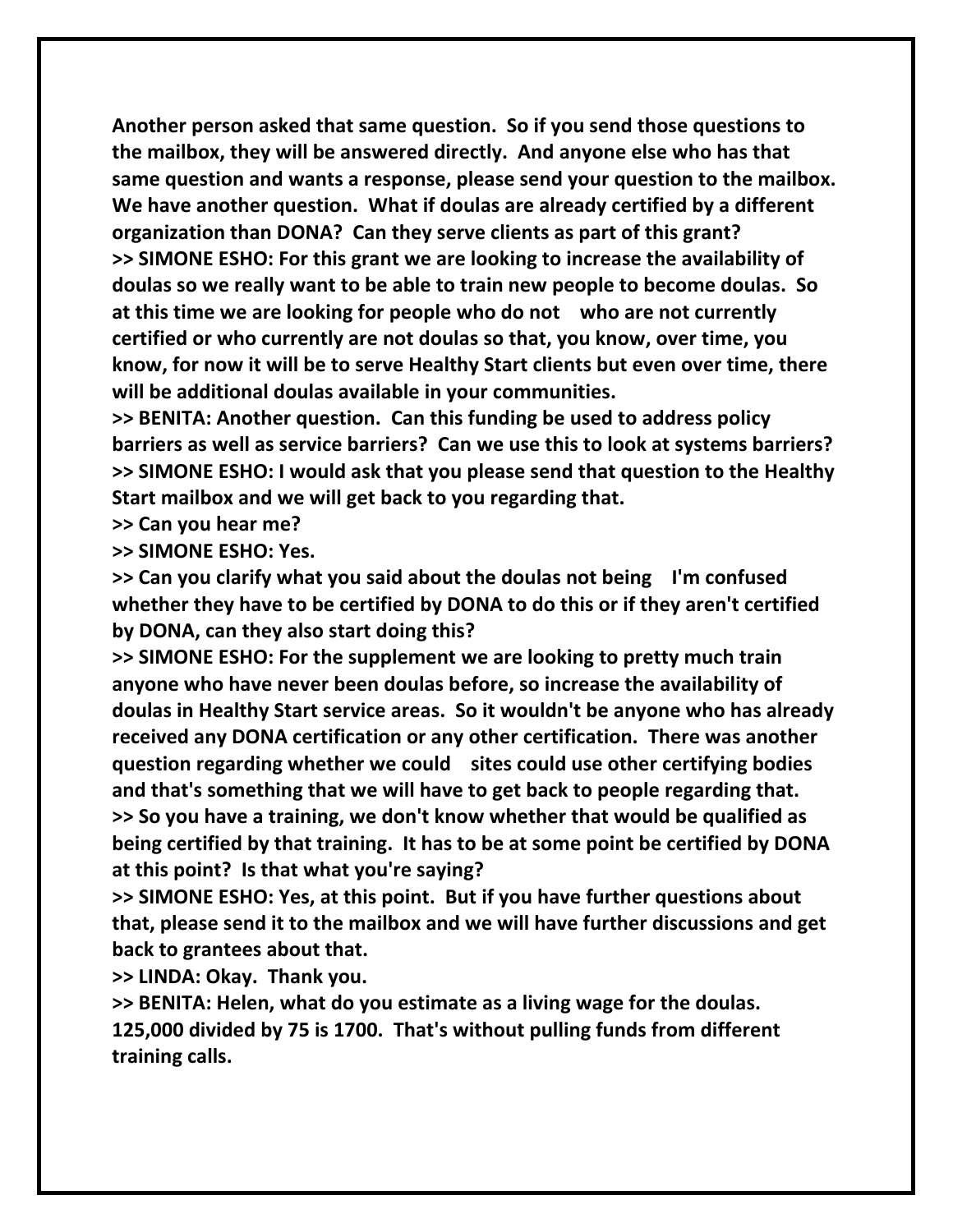**>> SIMONE ESHO: It's up to you how you decide to do this. I know for some doula programs they pay doulas by birth or how many women they serve. It's more like a contract. So it's really up to you all how you decide to do this. Similar to when you create your Healthy Start program, you decide how you want to pay your staff.**

**>> BENITA: Is a job description provided for doulas that they are independent subcontractors rather than employees?**

**>> SIMONE ESHO: I'm sorry. Can you please repeat that question? >> BENITA: Is a job description required for doulas that they are independent subcontractors rather than employees?**

**>> SIMONE ESHO: Yes. We would want to still see a general job description for all the doulas that you are going to use for this program.**

**>> BENITA: I don't know if this question was answered. I think I asked it already. Can we train our father who are male coordinators?**

**>> SIMONE ESHO: No. This question didn't come up yet. Can you please send that question to the Healthy Start data mailbox and we will get back to you regarding that?**

**>> BENITA: Can a doula who is certified by another agency retrain to become DONA certified? Will the grant pay for that recertification?**

**>> SIMONE ESHO: At this time like, at this time we were looking mainly looking for people who are not doulas already for this program. Again, to increase the availability of doulas into Healthy Start communities.**

**>> BENITA: Let me see. So, this is not really a question. But it says, I want to make sure I understand. This is a one time grant of 125,000. If that's the case, then it comes to around 41,000 a year.**

**>> SIMONE ESHO: Yes, that's correct. But you will get the money at one time. >> BENITA BAKER: By the way, DONA is pronounced DONA, not Donna. Thank you.**

**The problem in our community is that clients cannot afford doula services as they are not covered by Medicaid or other insurance. If this grant is just seeking to increase the amount of doulas in the community, how is this going to benefit the community long term?**

**>> SIMONE ESHO: So at this time, I mean, we only have limited funding for this project. I mean, that's definitely a great concern and something that a lot of states have been working on. And so, you know, we hope to see something, you know more advances in that area in the future. But at this time we are**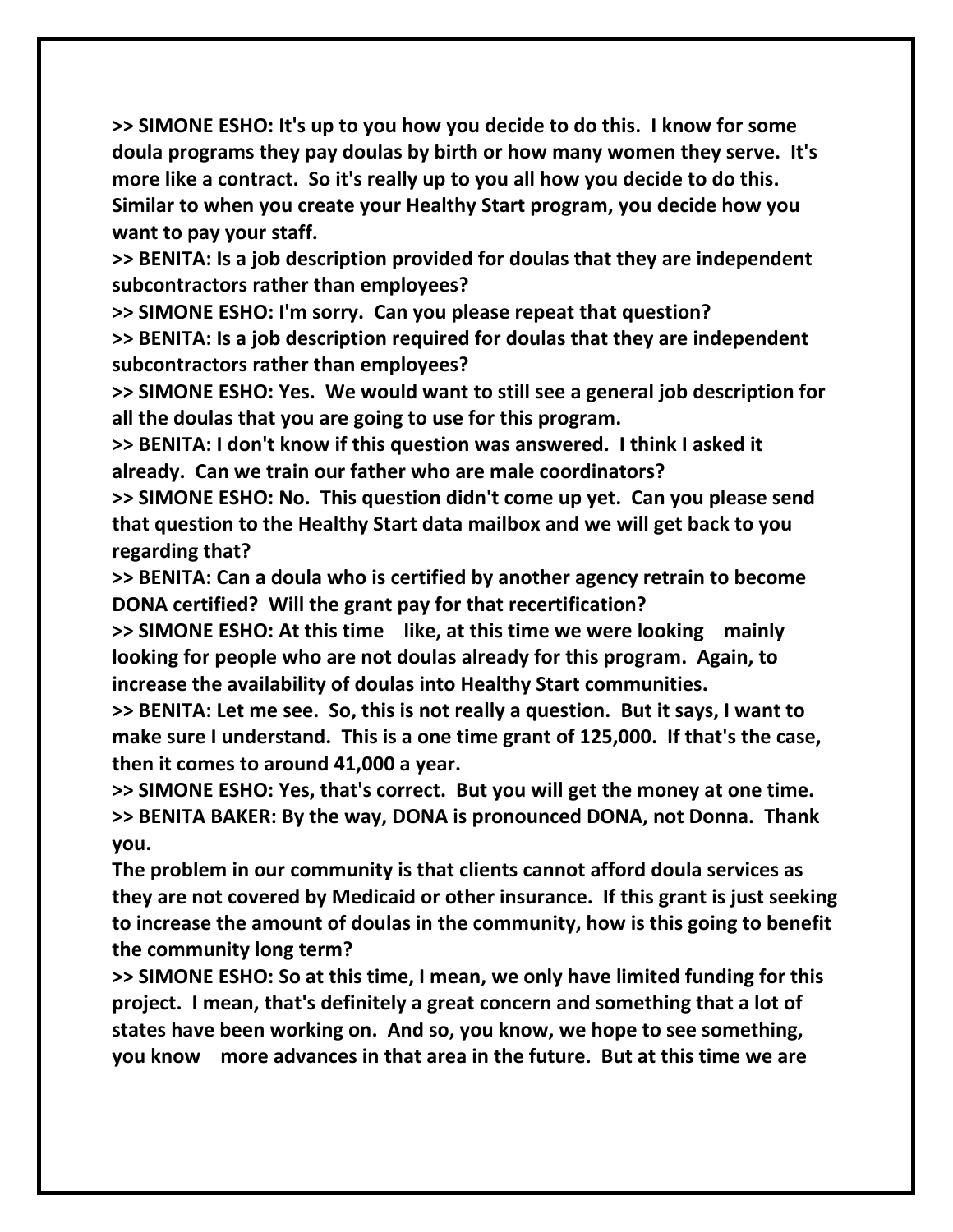**hoping to be able to provide additional services for our current Healthy Start clients.**

**>> BENITA BAKER: If we contract this out, can we use the doula support to supplement Healthy Start Home Visiting services?**

**>> SIMONE ESHO: At this time, no. This will be separate from the Home Visiting services that Healthy Start sites currently provide.**

**I also received another direct question. Are there a certain amount of doulas expected to be retained or hired? At this time we are expecting a minimum of three for each site. If you're able to do more, that's also fine. But we are asking for a minimum of three.**

**>> BENITA BAKER: Does a client need to choose Home Visiting or doula services? >> SIMONE ESHO: The Home Visiting and the doula services will be separate from one another. You know, it is fine if you have, you know, home visitors or doulas working together in some way. But it's not something that they would choose either/or. It's a separate activity.**

**>> BENITA BAKER: Page 1 of the NOFO lists a number of services that the doulas should provide. Does each doula have to provide each service or is it okay if the Healthy Start project overall provides, for instance, childbirth education? >> SIMONE ESHO: These are services that the doula should be trained and equipped and be able to provide for clients as well. Again, if you do have your doulas working in tangent with your Home Visiting services, that is fine. But we do want them to be able to provide those services.**

**>> BENITA BAKER: Actually, I think we missed that.**

**Can doulas serve patients outside of our current Healthy Start area? >> SIMONE ESHO: So the 72 number that we are requiring of the 72 Healthy Start clients will need to be, you know, the 72 clients that live within the Healthy Start service area. Doulas outside of their commitment, if they are able to, you know as long as they are able to meet the commitment to Healthy Start clients, if they are able to serve others, that is fine. But we do want to be sure they are serving at least 72 Healthy Start clients that live within the service area.** 

**Also I want to clarify that the 72 is not per doula, but between all three doulas or more that you would be hiring or contracting with.**

**>> BENITA BAKER: Thanks. This was helpful. Blessing. Thank you.**

**>> SIMONE ESHO: Thank you.**

**>> BENITA BAKER: Any additional questions? I don't see anything more in the chat box. Remember, if you think of any additional questions as you're going**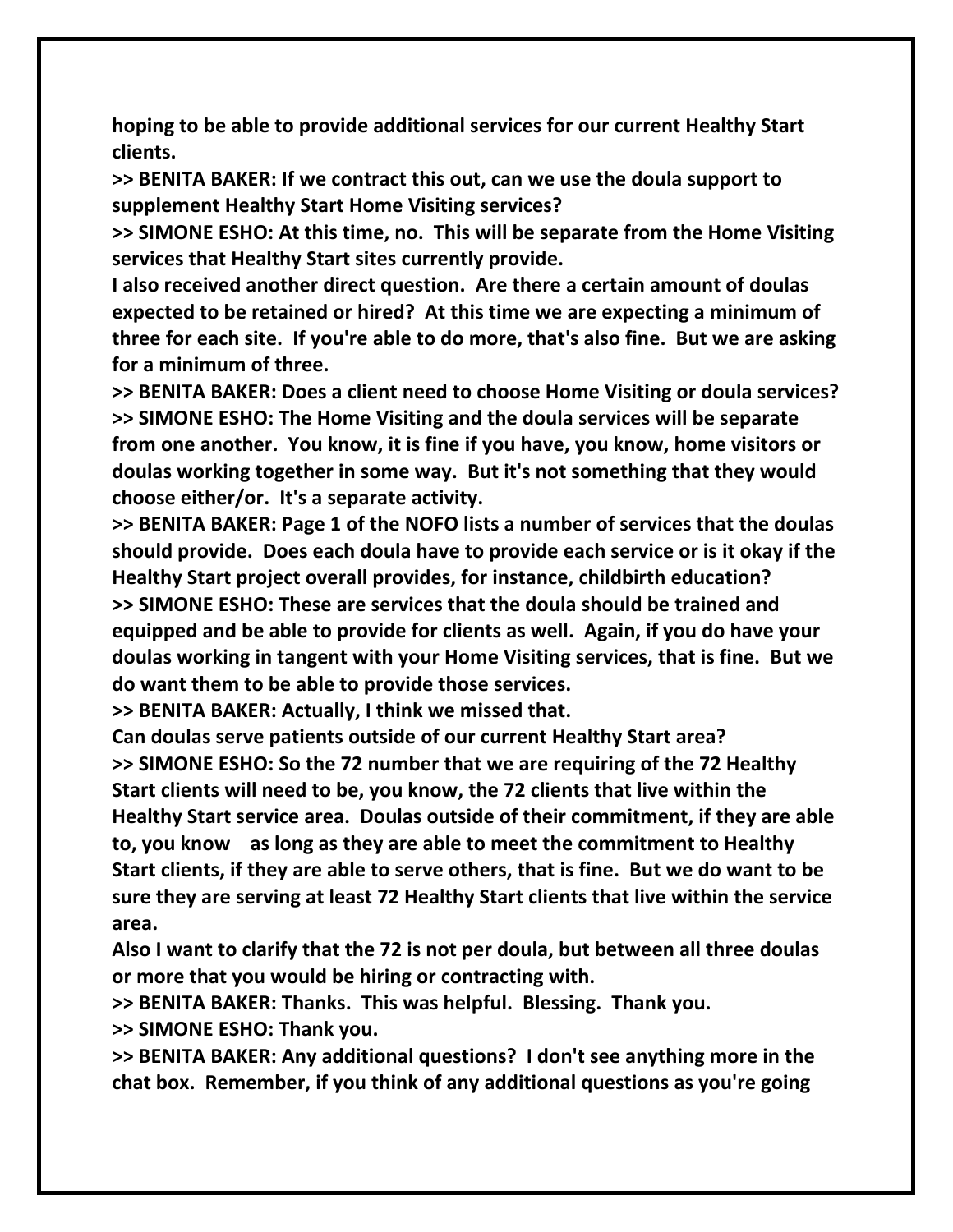**through the NOFO, send your questions to MCHBHealthyStart@HRSA.gov. I see a couple others I will get to, questions I will get to in a minute. For those who had those questions that needed further review, please make sure you send them to the mailbox.** 

**Okay. Let's see. Can we elect to train three to four of our care coordinators as doulas?** 

**>> SIMONE ESHO: Can you please send that message that question to the Healthy Start mailbox and we will follow up with additional information? >> BENITA BAKER: Do I understand that this grant pays for training staff training staff and doulas? I'm not** 

**>> SIMONE ESHO: So it's for the training, the certification and also for paying the doulas to provide the services. Yes.**

**>> BENITA BAKER: Will there be monthly reporting for this grant and what is the schedule for reports?**

**>> SIMONE ESHO: At this time we do not have monthly reporting, but there definitely will be progress reports that you will have to complete for this. And I believe that information is in the NOFO as well.**

**>> BENITA BAKER: Did you say we need to contract with three doulas with the grant dollars?**

**>> SIMONE ESHO: So, yes. We are asking that each award recipient hire contract, however you choose to do the model, but at least three doulas or more.**

**>> BENITA BAKER: The letters of intent that are being requested from potential doulas need to be included in the proposal submission?**

**>> SIMONE ESHO: No, that does not need to be included at this time. The letters of intent that (?) use will be for any other organization you will be working with for the supplement.**

**>> BENITA BAKER: Is there a matching or call sharing requirement?**

**>> SIMONE ESHO: No, there is not.**

**>> BENITA BAKER: That is no.**

**If current Healthy Start staff desire to become certified doulas, is this an option? >> SIMONE ESHO: Yes. We have had a few similar questions. If you could please send that to the MCHBHealthyStart@HRSA.gov mailbox, we will definitely respond back with more information.**

**>> BENITA BAKER: If three is required, it would not make sense to spend 41,000 for your first two years because that would not be enough to pay doulas in the third year, right?**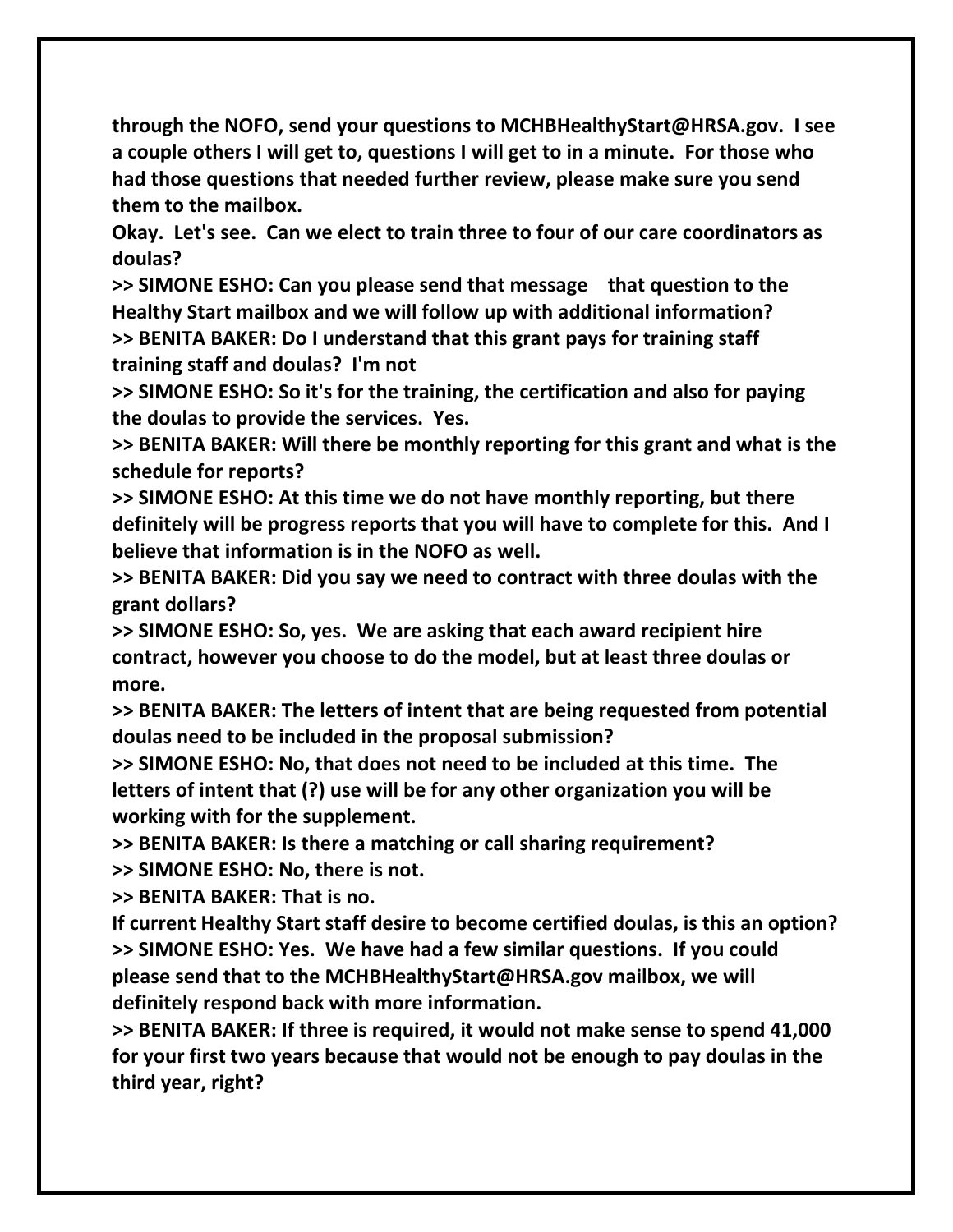**>> SIMONE ESHO: So, again, it's a one time award. It's up to you to decide how you spend the money. It does not have to be 41,000 per year. I know someone asked that that works out to around \$41,000 per year. I said yes. That doesn't mean you need to spend 41,000 in one year. You decide how to spend that money that will best work for your grant.**

**>> BENITA BAKER: Earlier there was mention that we had flexibility on how we allocate our budget. Is the 72 clients a necessity to meet the requirement of this grant?**

**>> SIMONE ESHO: Yes. The 72 clients is a necessity.** 

**>> BENITA BAKER: Okay. One more message. How much does it cost to become DONA certified?**

**>> SIMONE ESHO: At the end of the NOFO we did provide a link to their website, which has all the information. I don't have the number on the top of my head, but it does have all the information required to become certified. So all the steps that we will take and all the payments that will need to happen. So you can find that information there.**

**>> BENITA BAKER: Oh. And she added, and postpartum certified.**

**>> SIMONE ESHO: So they do not need to be postpartum certified. So when we say that they will serve clients in three months postpartum, it's not, you know, any sort of extensive care. It's more so maybe one or two visits or so where you kind of check in with the measure just to make sure that all is well. We are not looking for, you know, like a full spectrum of postpartum doula.**

**>> BENITA BAKER: 72 clients a year or until it says 2021, but I believe that was through 24.**

**>> SIMONE ESHO: Yes, it will be 72 total by the end of 2024. We recognize 125,000 is not an exorbitant amount. So it will be 72 by the end of that time period.**

**>> BENITA BAKER: And the second part to that question is, is this in addition to the Healthy Start requirement of 300 pregnant women served?**

**>> SIMONE ESHO: Yes. I mean, if part of that 72 will be, you know will likely be from the 300 pregnant women that you're already serving. So it does not need to be 72 separate women from those 300 pregnant women that you would already serve.**

**>> BENITA BAKER: So this is a follow up to the DONA cost. They are saying, it's difficult to find on the website.**

**>> SIMONE ESHO: Okay. Can you send us an email and we can just give you more information regarding that?**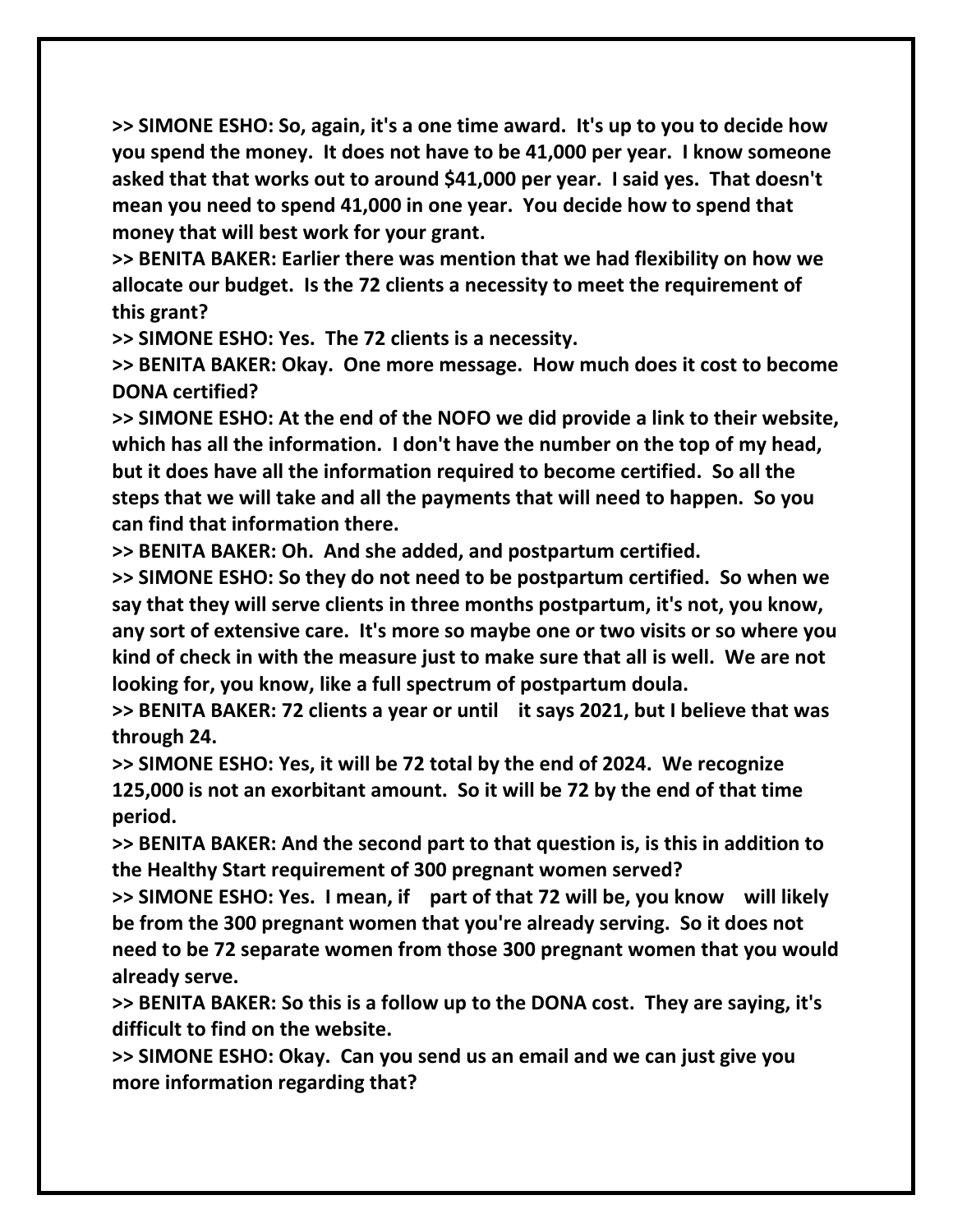**>> BENITA BAKER: And also, to tack on to a previous question, they wanted to clarify 72 clients total through 2024.**

**>> SIMONE ESHO: Yes, that's correct.**

**>> BENITA BAKER: Great. Any more questions?**

**>> LINDA: The site says they charge 575 for virtual training.**

**>> SIMONE ESHO: So with the DONA certification, the training is with if you take a look at the website, there's different sites where you can receive certification, so the costs may vary by which organization you go with to provide the training.**

**>> BENITA BAKER: If we want to pay our doulas a higher wage, can we add funding to this grant funding to meet the 72 clients requirement? If you mean funding from your regular Healthy Start program, it would depend and that would have to be something more (?) if you're a project officer.**

**Do the 72 clients need to all I'm assuming you're trying to say meaning prenatal clients. Clients need to all be prenatal clients? So do the 72 clients need to all be prenatal clients?**

**>> SIMONE ESHO: Yes, they will all need to be prenatal clients.**

**>> BENITA BAKER: We currently have doulas that are DONA trained but not certified that are already supporting Healthy Start clients. Can we use this funding to expand those services?**

**>> SIMONE ESHO: So at this time, again, we are looking to have new people trained and certified.** 

**>> BENITA BAKER: I don't see any more questions as of yet. Give it a few minutes.** 

**Is there any flexibility on the new training requirement? Our county has many doulas that are already working with clients that could benefit from this grant and we will be bypassing them to provide new training.**

**>> SIMONE ESHO: So if you could send that to the Healthy Start mailbox. Again, at this time we were mainly focusing on, you know, training new doulas. I know there are also sites that do not have doulas at this time. So we are really** 

**looking at training new doulas, whether for sites who don't have doulas or even for those who may want to add to their staff. But if you want to go ahead and just send that to the email box and look into that and get back to you.**

**>> BENITA BAKER: Is the expectation that all 72 clients will have a doula attend the birth? What if we have client attrition? Will they count in the sevens 72? Count in the 72.**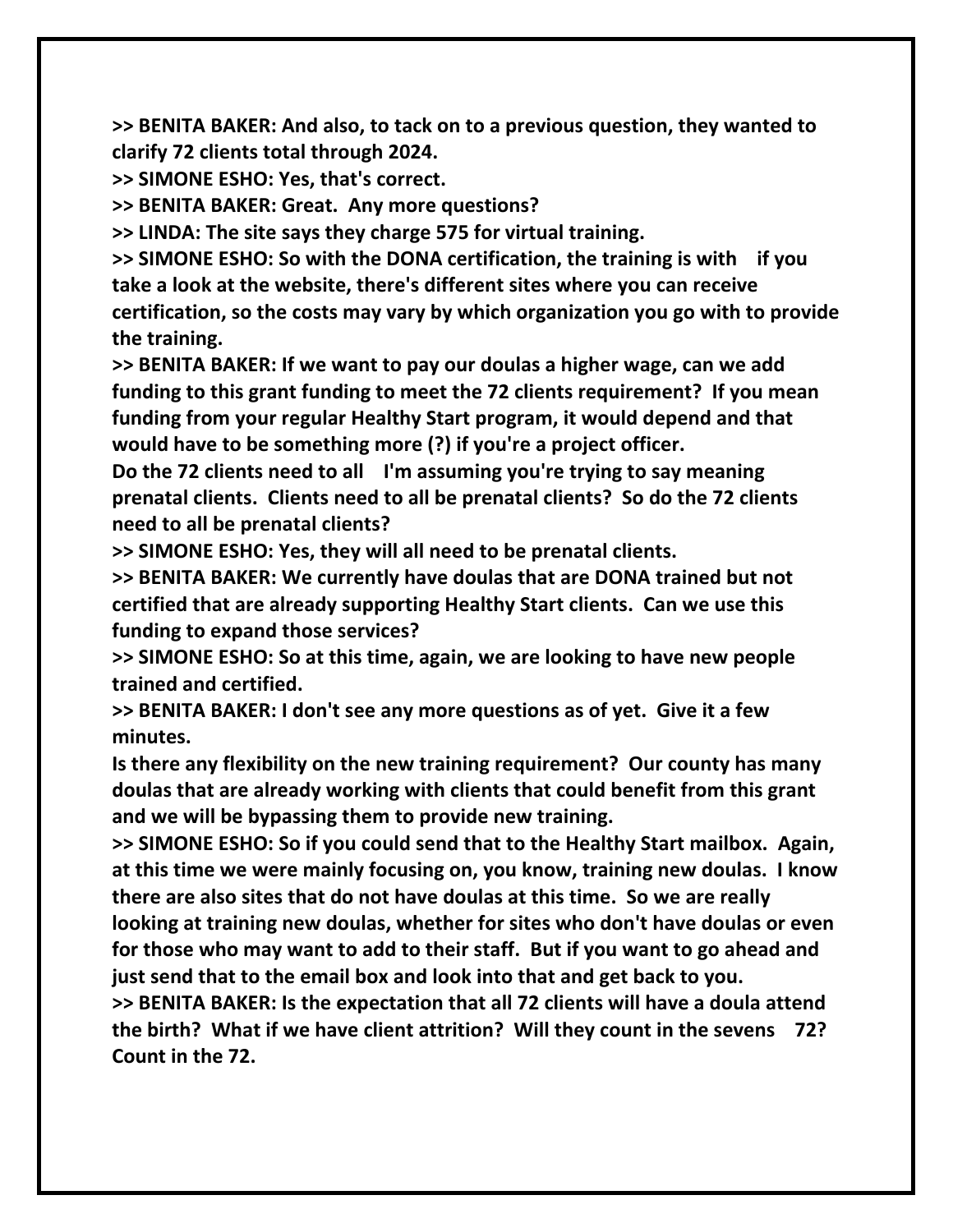**>> SIMONE ESHO: With you please send that email to the Healthy Start data mailbox. We were original looking at, again, having that prenatal birth and postpartum support but we can definitely follow up with you regarding that. >> BENITA BAKER: Given that the program period April 21 has already started, could you be more specific about the time frame of when the funding announcement will be made? NOFO currently states before September 30th. >> SIMONE ESHO: , yes, as stated in the NOFO, it will be before September 30th 2021. The period of performance, they have us used just a line with the current grant. That's why it starts with the April date.**

**>> BENITA BAKER: Will we all get the answer to email questions? No you will not. If you have a question, even if it's the same question someone else has asked, please send it to the mailbox.**

**Already limitations as to how many people can be in the room due to COVID. Are they okay to have virtual visits as part of the 72?**

**>> SIMONE ESHO: Yes, virtual visits are fine if there are restrictions.**

**>> BENITA BAKER: Similarly, if clients have unexpected outcomes during their pregnancy and birth, will they still count towards the 72 clients served? >> SIMONE ESHO: Could you please send that question with a little more information, regarding, like, you know, some of the unexpected outcomes and we can get back to you regarding that.**

**>> BENITA BAKER: Just a few add on questions to the question of outcomes during prenatal birth. For example, virtual during birth so they don't replace significant other. Another one. Such as miscarriage, late term abortion, et cetera. So, you will just include that in your question to mail.**

**I don't see any more questions. Any other questions? Okay. Are the 72 are the 72 prenatal participants required to begin services with doulas in their first trimester?**

**>> SIMONE ESHO: No, it does not have to be in the first trimester. As long as it begins in that prenatal period.** 

**>> BENITA BAKER: DONA certification is extensive, including births and (?). Could there be a consideration for using the funding to assist doulas that are already DONA trained to get certified? I think you answered that question. >> SIMONE ESHO: Yes. If you could send us your questions to the mailbox, we** 

**will get back to you.**

**>> BENITA BAKER: I don't see any additional questions. Give it a few more minutes.**